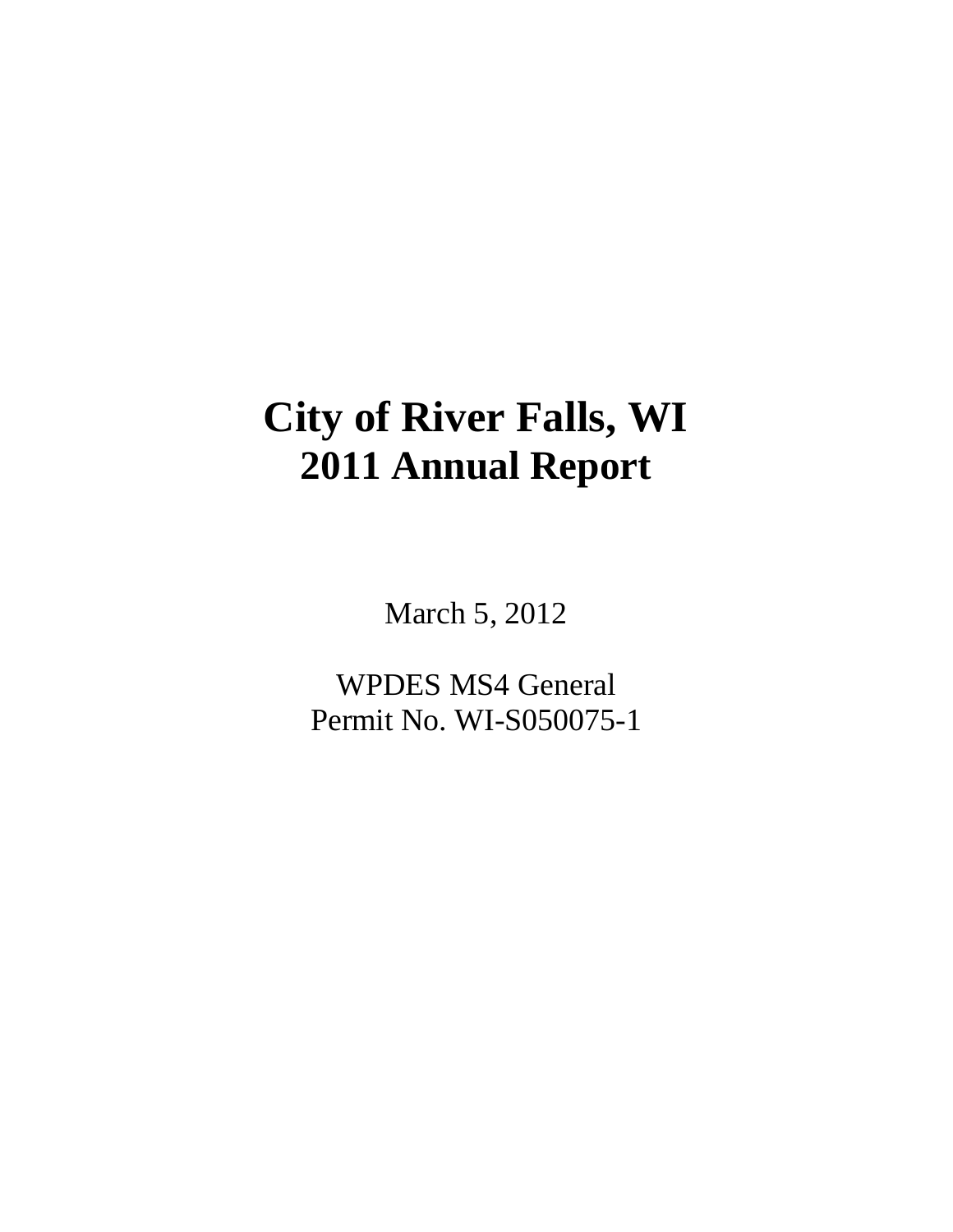## **Engineering Department**

March 5, 2012

Jim Devlin Wisconsin Department of Natural Resources 890 Spruce St. Baldwin, WI 54002

 $Re:$ Phase II WPDES Permit - 2011 Annual Report

Dear Jim:

Please find the following enclosed submittals for our annual report for the reporting period of January 1 - December 31, 2011:

- A resolution from the City Council stating that they have reviewed the content of the annual report is attached.
- The budget and preliminary expenditures for 2011 as well as a budget for our storm water program for 2012.
- Descriptions of the Best Management Practices (BMPs) the City is performing  $\bullet$ to meet the requirements of this permit. Each BMP has measurable goals and timelines on it, I have summarized the progress made for this reporting period for each BMP and also provided information for the measurable goals.

In addition to the required BMPs, other public education events occurred throughout the year, these include:

- April 12, 2011: Polk and St. Croix County Leadership Academy. Kristy Treichel presented about storm water and natural resources and the impacts of people on natural resources.
- April 19, 2011: Fish shocking by River Falls High School students, staffed by Kyle Kulow of St. Croix County Land and Water Conservation District (LWCD).
- May 1, 2011: St. Croix County Earth Day Celebration at YMCA Camp St. Croix.
- May 1, 2011: Prescott Earth Day Celebration at Freedom Park. Kristy Treichel,  $\bullet$ Water Resources Engineer, staffed a booth at this event from 1-3:30pm.
- May 2, 2011: Kristy Treichel gave a tour to a UWRF Soils Class during their laboratory time. The tour was at Spring Creek Estates and covered general storm water management measures, how ponds work, requirements within the City for storm water management and erosion control, as well as stream setback requirements and maintenance requirements.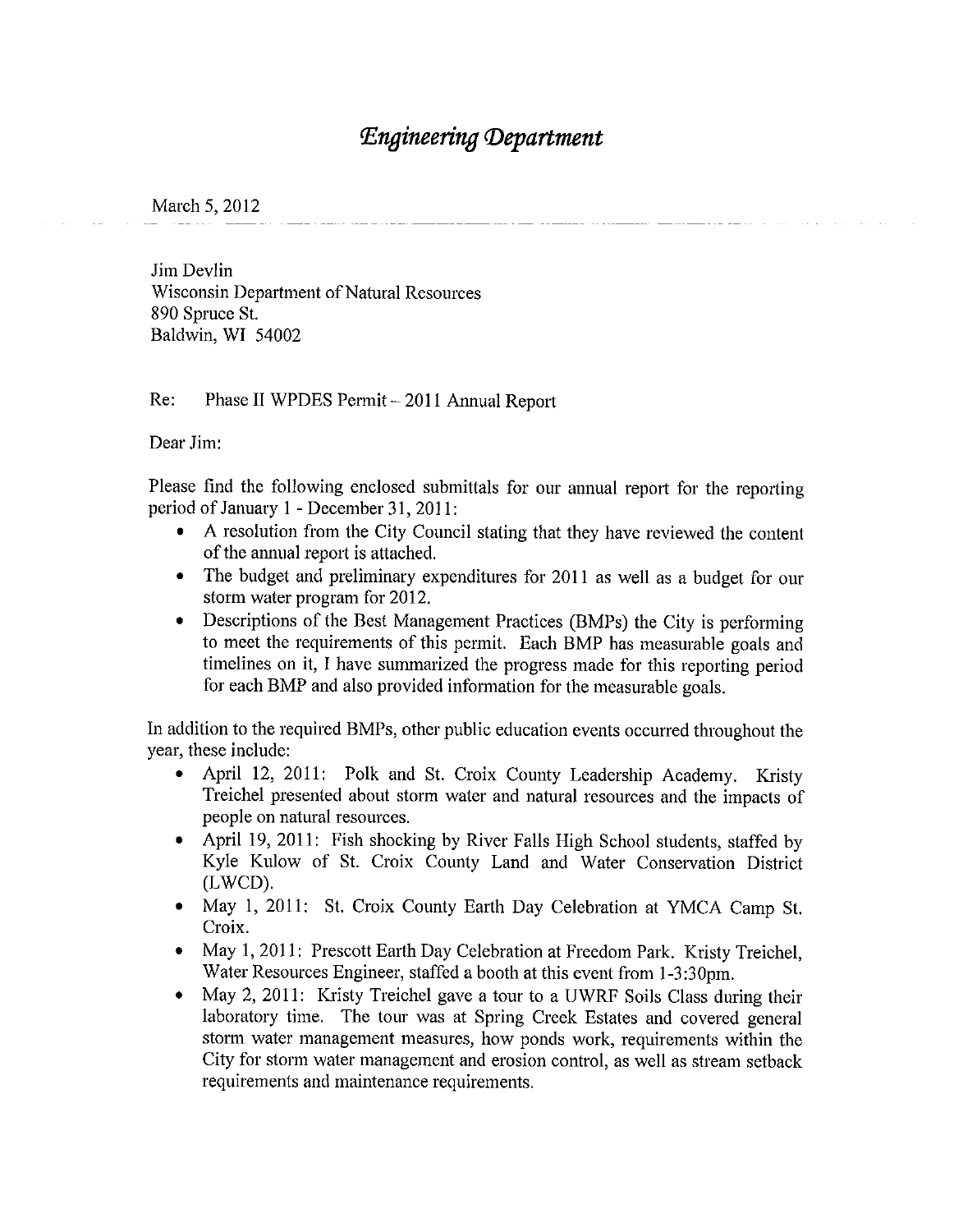- May 12, 2011: St. Croix County LWCD presented at Greenwood Elementary. A one hour storm "Who Polluted the Kinni."
- May 12, 2011: Streamflow measurements by RF High School Students, staffed by Kyle Kulow of St. Croix County LWCD.
- May 21, 2011: Blue Thumb Raingarden install demonstration at a home in River Falls. Staffed by Aleisha Miller of St. Croix County LWCD.
- May 25, 2011: Macroinvertebrate sampling by RF High School Students, staffed by Kyle Kulow of St. Croix County LWCD.
- June 5, 2011: Water Quality Sampling by RF High School Students, staffed by Kyle Kulow of St. Croix County LWCD.
- October 19, 2011: Trout Fishing Story Kristy Treichel had an interview with a University of Minnesota graduate student for a journalism project. Talked about our storm water ordinance.
- October 27, 2011: Leadership River Falls Natural Resource Day. Kristy Treichel and Reid Wronski each gave a 1 hour presentation to the Leadership River Falls class (approximately 13 people) that included information about the City's storm water ordinance, stream setback ordinance, and detailed information on subdivision storm water controls as well as information about requirements for re-development within the shoreland setback area in the downtown area.
- The Rain to Rivers storm water educational DVD was aired on River Falls public access television for three weeks of the year, approximately 6-8 times per week. The 30-second public service announcements created by Rain to Rivers were aired 10-12 times per week for a 4 week period after government meetings.

City Staff also attended various training with respect to storm water management, these events include:

- January 26-28, 2011: Reid attended the City Engineers Association of Minnesota Annual Conference.
- March 3-4, 2011: Kristy attended the Minnesota Erosion Control Association  $\bullet$ Annual Conference.
- $\bullet$  April 5, 2011: Reid and Kristy attended the St. Croix Basin Protection Conference.
- April 28, 2011: Kristy attended a Soils Investigation for Storm Water BMPs workshop.
- November 16-18, 2011: Reid attended the Minnesota Public Works Association (MN-APWA) Fall Conference.
- Kristy participated in various webinars:
	- $\circ$  1/26/11 EPA Nitrogen and Phosphorus Pollution Harmful Algal **Blooms**
	- $\circ$  5/26/11 Parking lot retrofits
	- $\circ$  7/15/11 Natural Lawns, Raingardens & Downspout Disconnection, put on by Waterstar
	- $\circ$  8/12/11 Salt and Deicing Strategies, put on by Waterstar (3 other City employees also participated in this one: Reid, Terry K and Pat Y)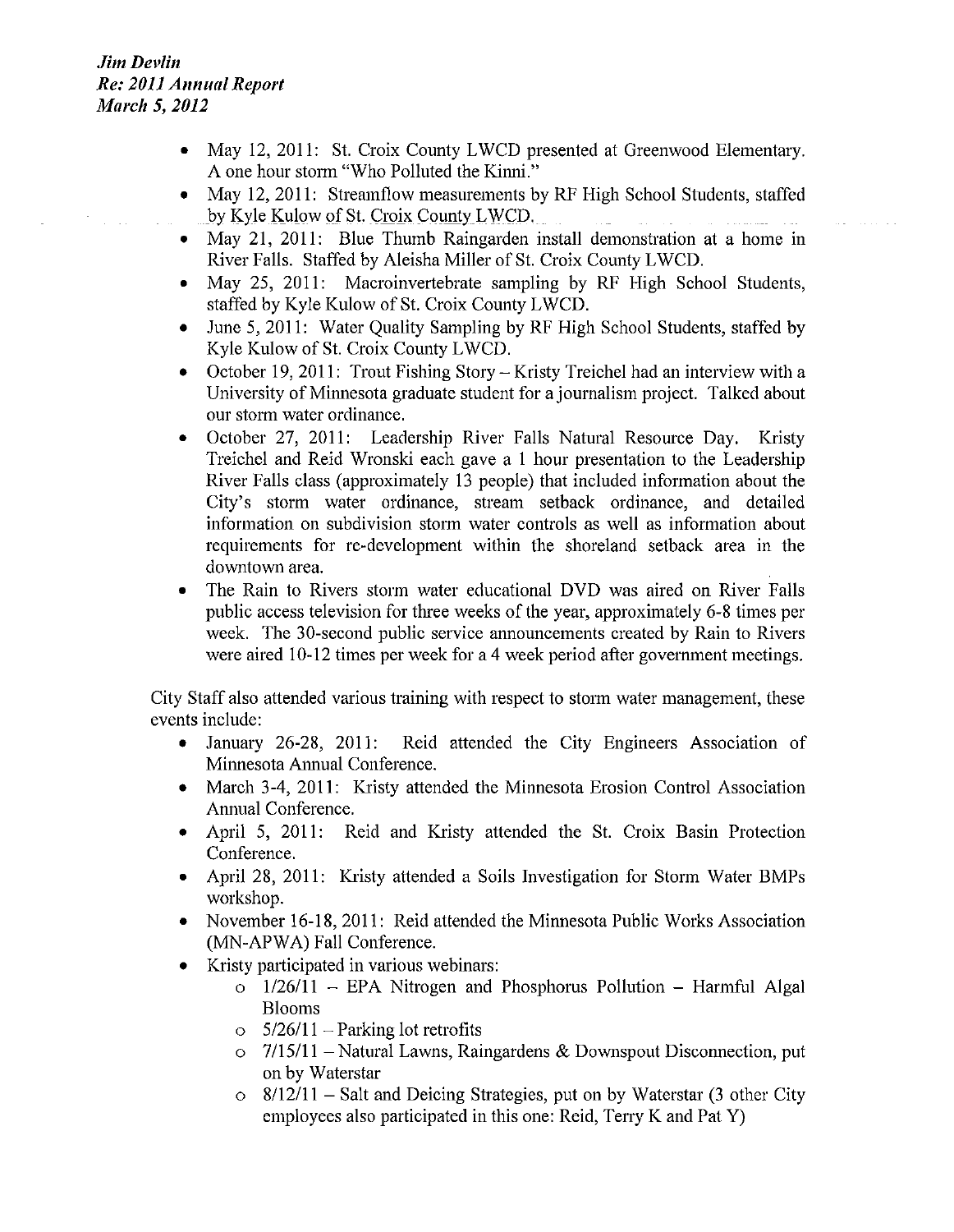- $\circ$  8/26/11 Greener Streets, put on by Waterstar
- $\circ$  9/7/11 Proposed changes in the DNR construction site discharge permit
- $\circ$  9/21/11 EPA Nitrogen and Phosphorus Pollution Phosphorus Lawn Fertilizers
- o 10/27/11 Conduction Effective Storm Water Outreach
- Throughout year: Kristy attended Chippewa Valley Storm Water Forum meetings to collaborate with colleagues.
- Throughout year: Reid is a member of the MN-APWA Environmental  $\bullet$ Committee.

The public was notified via the River Falls Journal (February 9 and 16, 2012) about the annual report and given opportunity to comment on the report and its contents at a public hearing at the City Council Meeting on February 28, 2011. Trout Unlimited, Kinnickinnic River Land Trust, and UWRF were also notified about the completion of the report and the public meeting.

Please call me with any questions regarding this submittal at (715) 426-3409.

Sincerely,

l *Ar*ti

Reid R. Wronski, P.E. City Engineer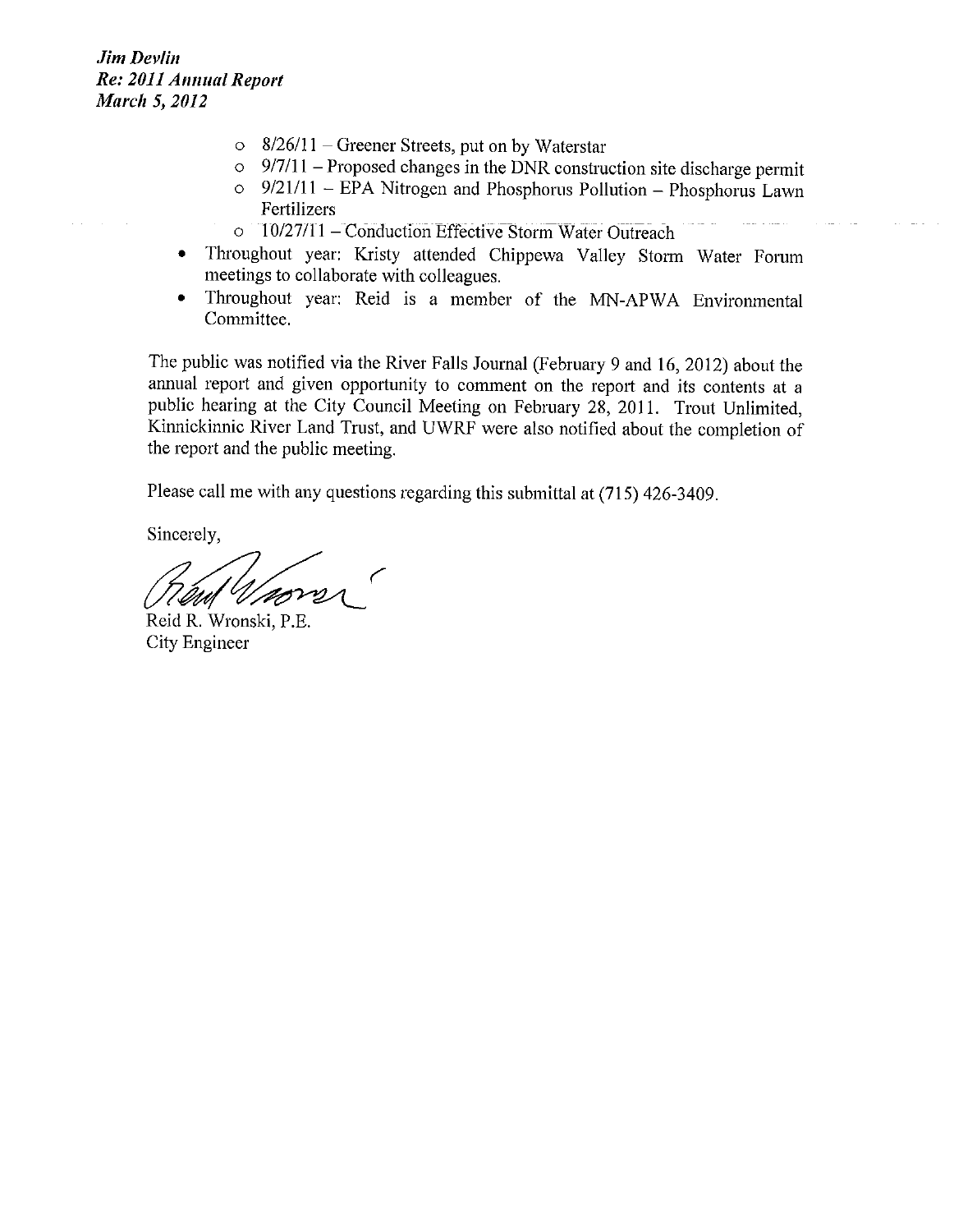### **RESOLUTION NO. 5560**

### RESOLUTION APPROVING 2011 ANNUAL REPORT FOR THE CITY OF RIVER FALLS, WPDES MS4 GENERAL PERMIT

WHEREAS, the City of River Falls received notice on March 7, 2006, that it is required to apply for a Municipal Separate Storm Sewer System (MS4) General Permit; and

WHEREAS, the City of River Falls applied for and was authorized permit coverage effective October 1, 2006; and

WHEREAS, an annual report is required under the permit coverage; and

WHEREAS, the City Council of the City of River Falls has reviewed the content of the 2011 Annual report.

NOW, THEREFORE, BE IT RESOLVED that the City Council approves the 2011 Annual Report for the City of River Falls, WPDES MS4 General Permit.

Dated this 28<sup>th</sup> day of February, 2012.

Acad

Don Richards, Mayor

ATTEST:

Luann Recht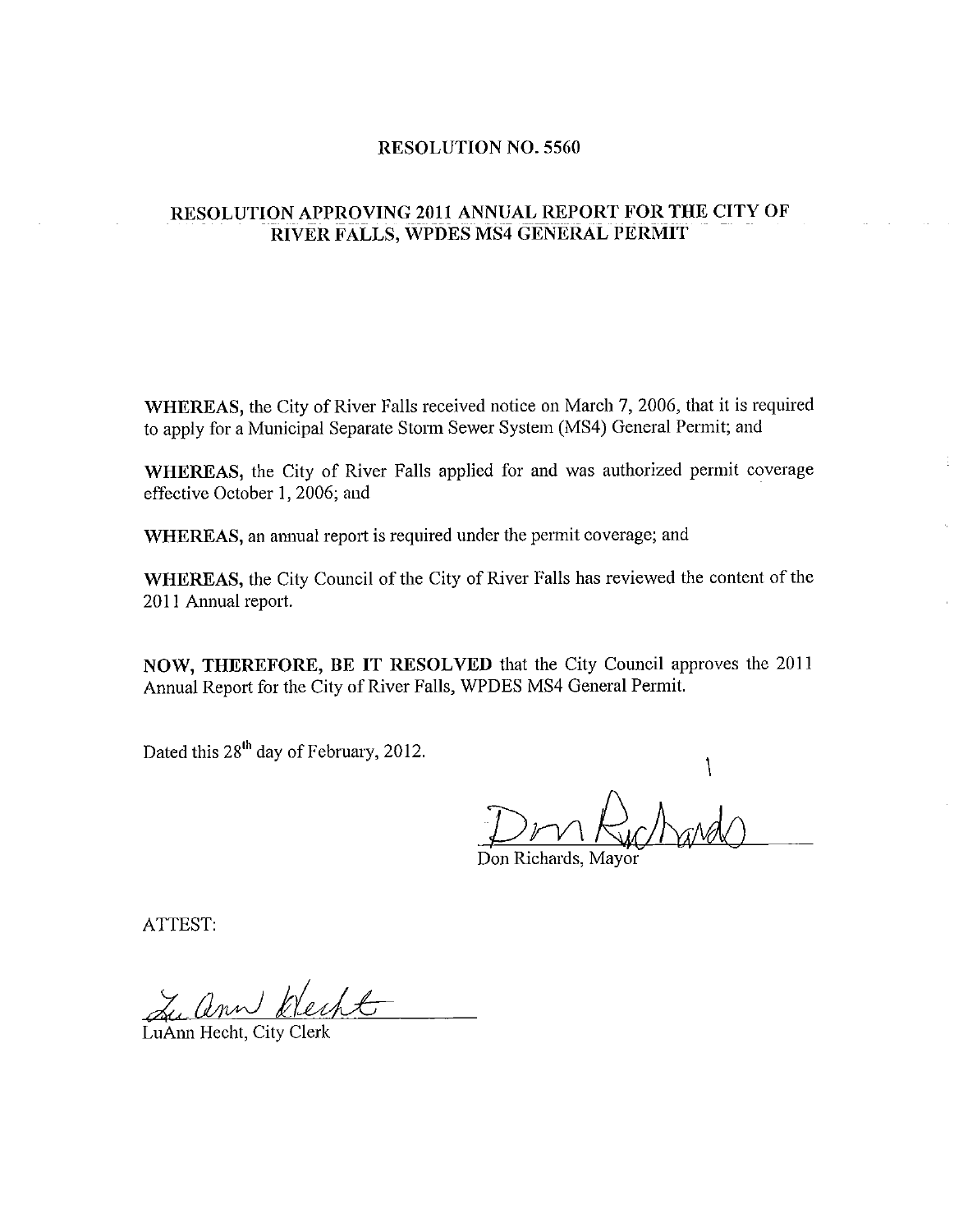City of River Falls

### Storm Water Fund Analysis – Fiscal Year 2011

Preliminary Storm Water Expenses:

|                                   | <b>Budget</b> | Preliminary | <b>Budget</b> |
|-----------------------------------|---------------|-------------|---------------|
|                                   | 2011          | 2011        | 2012          |
| Salaries and Benefits             | \$154,759     | \$150,109   | \$156,318     |
| <b>Operating Expenditures</b>     | 209,401       | 188,912     | 223,228       |
| Debt Service                      | 9,344         | 9,453       | 13,684        |
| Capital expenditures <sup>1</sup> | $-()$ -       | $-()$ -     | $-0-$         |
| <b>Transfer to Other Funds</b>    | 120,173       | 65,173      | $51,526^2$    |
| Total                             | \$493,677     | \$413,647   | \$444,756     |

<sup>1</sup> Reclassified as enterprise fund in 2009, capitalized assets are included on the balance sheet.

 $2^{2}$  Excludes \$354,000 in capital project costs for Cascade Avenue reconstruction.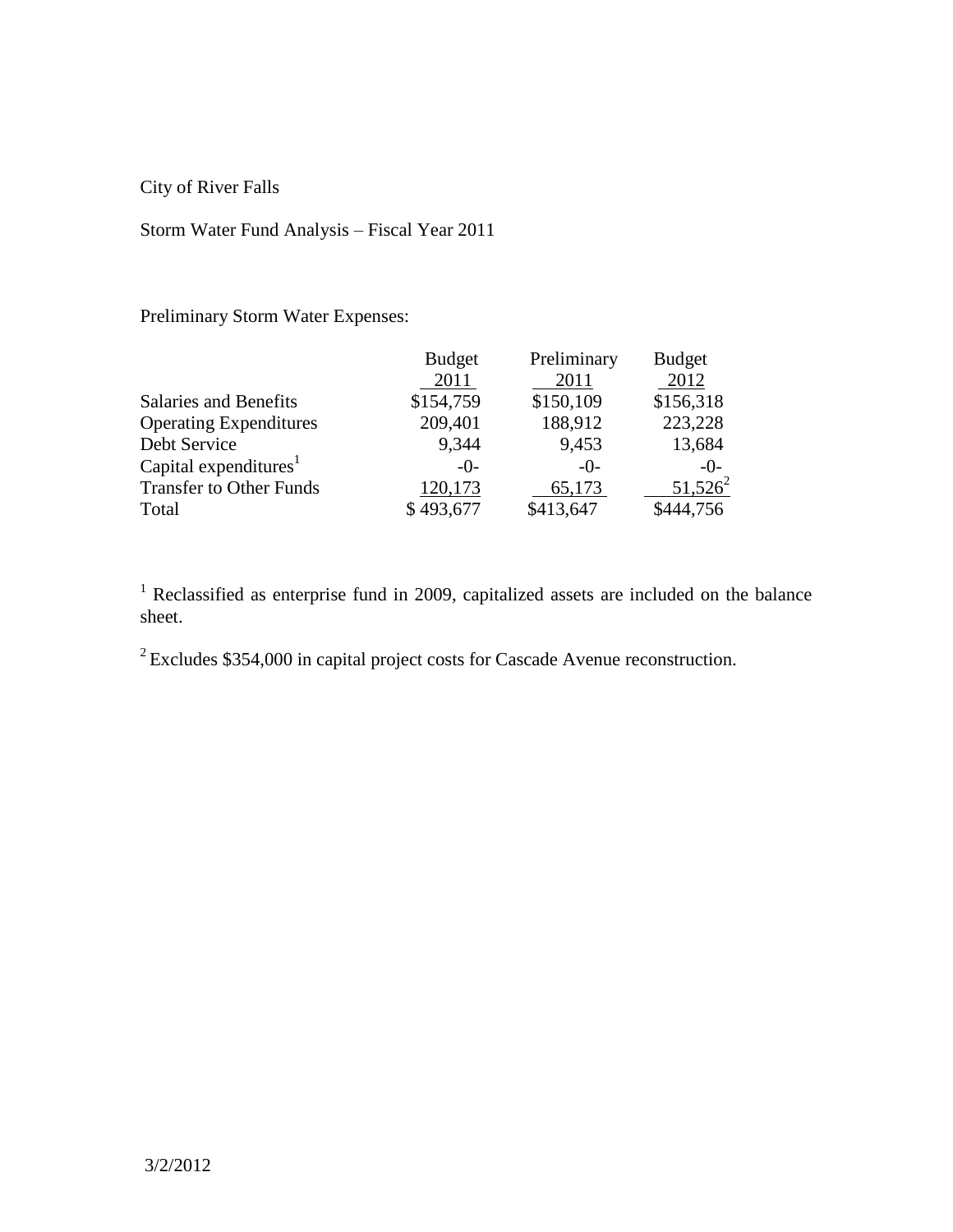#### **BMP Title: Partnership with University of Wisconsin - River Falls (UWRF)** Proposed Program

**MS4 Name:** City of River Falls

**ID Number:** EPW1

### **Minimum Control Measures Addressed by This BMP**

X Public education & outreach  $X \mid$  Construction site pollutant control



X Public participation & involvement X | Post-construction storm water management

 $X$  | Illicit discharge detection & elimination  $X$  | Pollution prevention/Good housekeeping

**BMP Description:** UWRF is considered part of the City's MS4 within this permit. The City and UWRF will voluntarily partner together in all 6 of these areas whenever possible. Training events will include both staff when possible and programs will be advertised in both entities as applicable.

| Measurable Goals:<br>• Count number of events the City and UWRF<br>collaborate on. | <b>Timeline / Implementation Schedule:</b><br>• City and UWRF will work together annually |
|------------------------------------------------------------------------------------|-------------------------------------------------------------------------------------------|
| Specific Components & Notes (optional):                                            |                                                                                           |

### **Specific Components & Notes (optional):**

This BMP is provided to show cooperative work between the two entities, however we feel the City programs alone will meet the General Permit Requirements.

### **Responsible Person for this BMP**

|               | <b>Engineering Department and</b> |
|---------------|-----------------------------------|
| Dept. or Org: | <b>Public Works Department</b>    |
| Name:         | <b>Kristy Treichel</b>            |
| Title:        | Civil Engineer/Water Resources    |
| Phone:        | (715) 426-3412                    |
| E-mail:       | ktreichel@rfcity.org              |

### **2011 Progress:**

UWRF and City continue to work closely together to meet the permit requirments for both entities. The intergovernmental agreement is in place and being followed.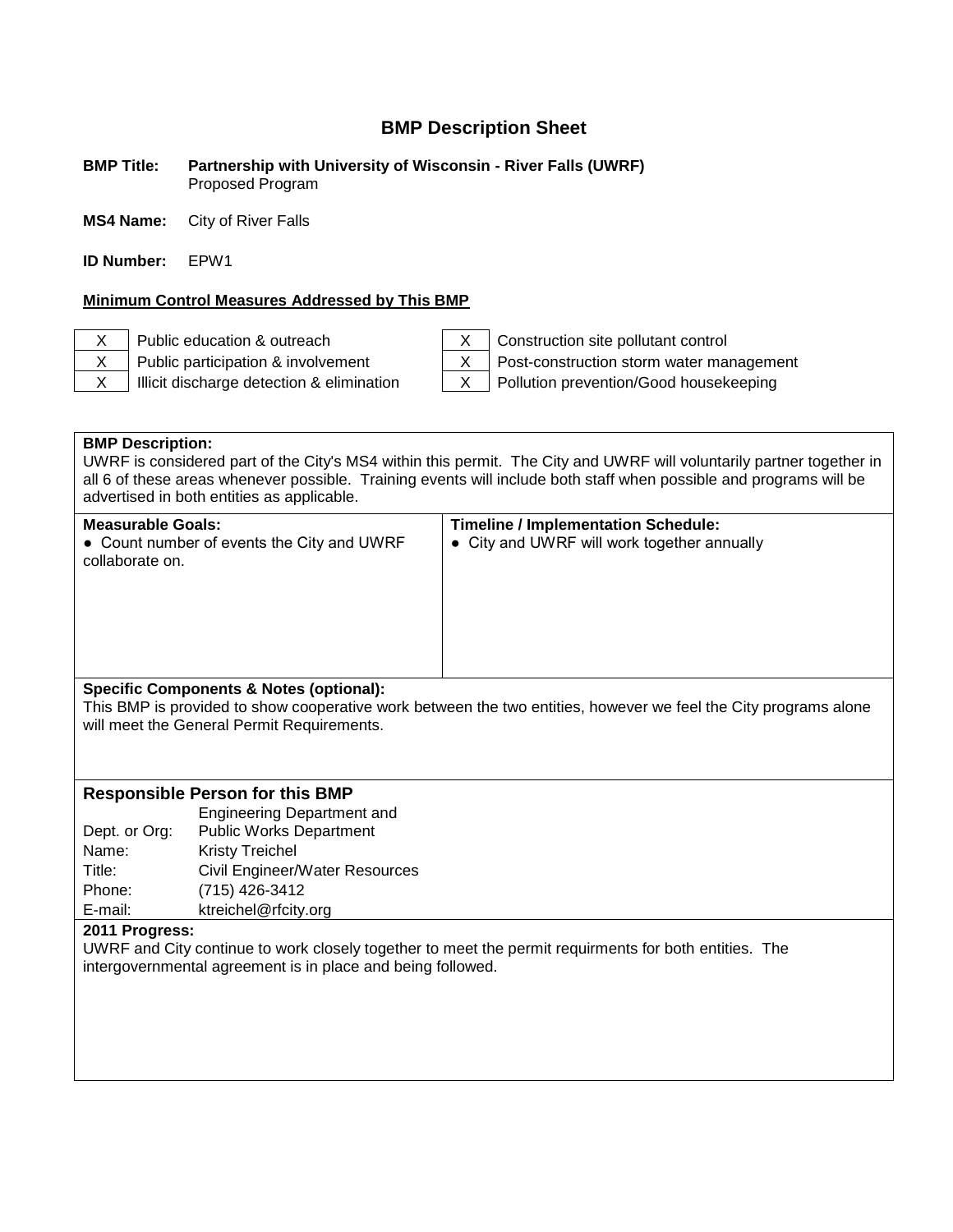**BMP Title: City's Website**

Existing Program

**MS4 Name:** City of River Falls

**ID Number:** E10

### **Minimum Control Measures Addressed by This BMP**

X Public education & outreach  $\vert$  | Construction site pollutant control  $X$  Public participation & involvement Post-construction storm water management Illicit discharge detection & elimination  $\parallel$  | Pollution prevention/Good housekeeping

|                                                                                                                      |                                                                                                          | <b>BMP Description:</b>                                                                                    |  |  |
|----------------------------------------------------------------------------------------------------------------------|----------------------------------------------------------------------------------------------------------|------------------------------------------------------------------------------------------------------------|--|--|
|                                                                                                                      | The City's Engineering Department website (www.rfcity.org/Eng) currently provides storm water management |                                                                                                            |  |  |
|                                                                                                                      |                                                                                                          | information, and will be updated and continually maintained. The website will also provide fact sheets and |  |  |
| brochures about storm water related issues and links to other storm water sites. Information about alternative storm |                                                                                                          |                                                                                                            |  |  |
|                                                                                                                      | water management techniques will be provided.                                                            |                                                                                                            |  |  |
| <b>Measurable Goals:</b>                                                                                             |                                                                                                          | <b>Timeline / Implementation Schedule:</b>                                                                 |  |  |
|                                                                                                                      | • Check counter annually to see how many                                                                 | • Put counter on storm water page within 6 months of the start                                             |  |  |
| people have viewed the site.                                                                                         |                                                                                                          | date                                                                                                       |  |  |
|                                                                                                                      | • Track public notices posted on site regarding<br>public hearings and public participation events.      | • Put educational information online as it is developed                                                    |  |  |
|                                                                                                                      | • Count the number of informational brochures                                                            |                                                                                                            |  |  |
|                                                                                                                      | available on the site for residents.                                                                     |                                                                                                            |  |  |
|                                                                                                                      |                                                                                                          |                                                                                                            |  |  |
|                                                                                                                      |                                                                                                          |                                                                                                            |  |  |
|                                                                                                                      | <b>Specific Components &amp; Notes (optional):</b>                                                       |                                                                                                            |  |  |
|                                                                                                                      |                                                                                                          |                                                                                                            |  |  |
|                                                                                                                      |                                                                                                          |                                                                                                            |  |  |
|                                                                                                                      |                                                                                                          |                                                                                                            |  |  |
|                                                                                                                      |                                                                                                          |                                                                                                            |  |  |
| <b>Responsible Person for this BMP</b>                                                                               |                                                                                                          |                                                                                                            |  |  |
| Dept. or Org:                                                                                                        | <b>Engineering Department</b>                                                                            |                                                                                                            |  |  |
| Name:                                                                                                                | <b>Kristy Treichel</b>                                                                                   |                                                                                                            |  |  |
| Title:                                                                                                               | Civil Engineer/Water Resources                                                                           |                                                                                                            |  |  |
| Phone:                                                                                                               | (715) 426-3412                                                                                           |                                                                                                            |  |  |
| E-mail:<br>ktreichel@rfcity.org                                                                                      |                                                                                                          |                                                                                                            |  |  |
| 2011 Progress:                                                                                                       |                                                                                                          |                                                                                                            |  |  |
| Counters for Jan 1 - December 31, 2011 recorded the following: The stormwater page had 1,855 visits, the             |                                                                                                          |                                                                                                            |  |  |
| ordinance page had 699 visits, the adopt-a-pond page had 519 visits, the rain barrel page had 861 visits, the rain   |                                                                                                          |                                                                                                            |  |  |
| garden page had 703 visits, the your property page had 625 visits, the west side project page had 778 visits, the    |                                                                                                          |                                                                                                            |  |  |
| Waterstar page had 640 visits and the north kinni monitoring page had 844 visits.                                    |                                                                                                          |                                                                                                            |  |  |
| The annual meeting fro this report was advertisied on the website.                                                   |                                                                                                          |                                                                                                            |  |  |
| Currently 7 informational brochures are available for download on the website with regards to storm water            |                                                                                                          |                                                                                                            |  |  |
| management.                                                                                                          |                                                                                                          |                                                                                                            |  |  |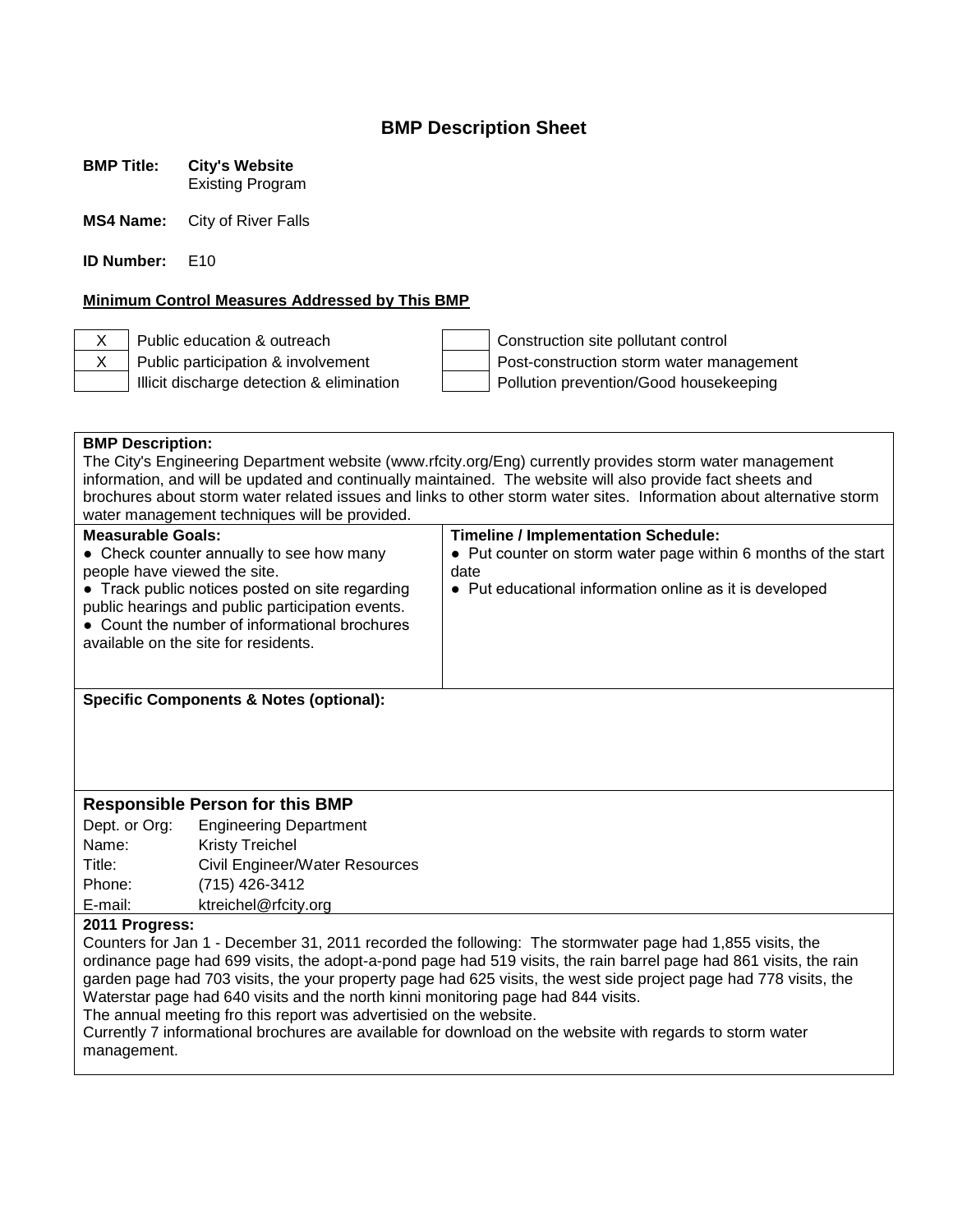#### **BMP Title: Annual Public Meeting** Proposed Program

**MS4 Name:** City of River Falls

**ID Number:** E11

### **Minimum Control Measures Addressed by This BMP**

X Public education & outreach Construction site pollutant control X Public participation & involvement Post-construction storm water management Illicit discharge detection & elimination  $\vert$  | Pollution prevention/Good housekeeping

# **BMP Description:** The City will hold an annual public meeting at a regularly scheduled City Council meeting in approximately March of each year to present progress to date on the City's Storm Water Permit for the previous year and required activities for the coming year. **Measurable Goals: Timeline / Implementation Schedule:** • Count number of attendees; oral and written comments recorded. ● Track public notice in local paper. ● Track locations public notice is posted. • Annual Meeting will be held in the spring of each year **Specific Components & Notes (optional): Responsible Person for this BMP** Dept. or Org: Engineering Department Name: Kristy Treichel Title: Civil Engineer/Water Resources Phone: (715) 426-3412 E-mail: ktreichel@rfcity.org **2011 Progress:** A public meeting is scheduled for Feburary 28, 2012 to review the 2011 Annual Report.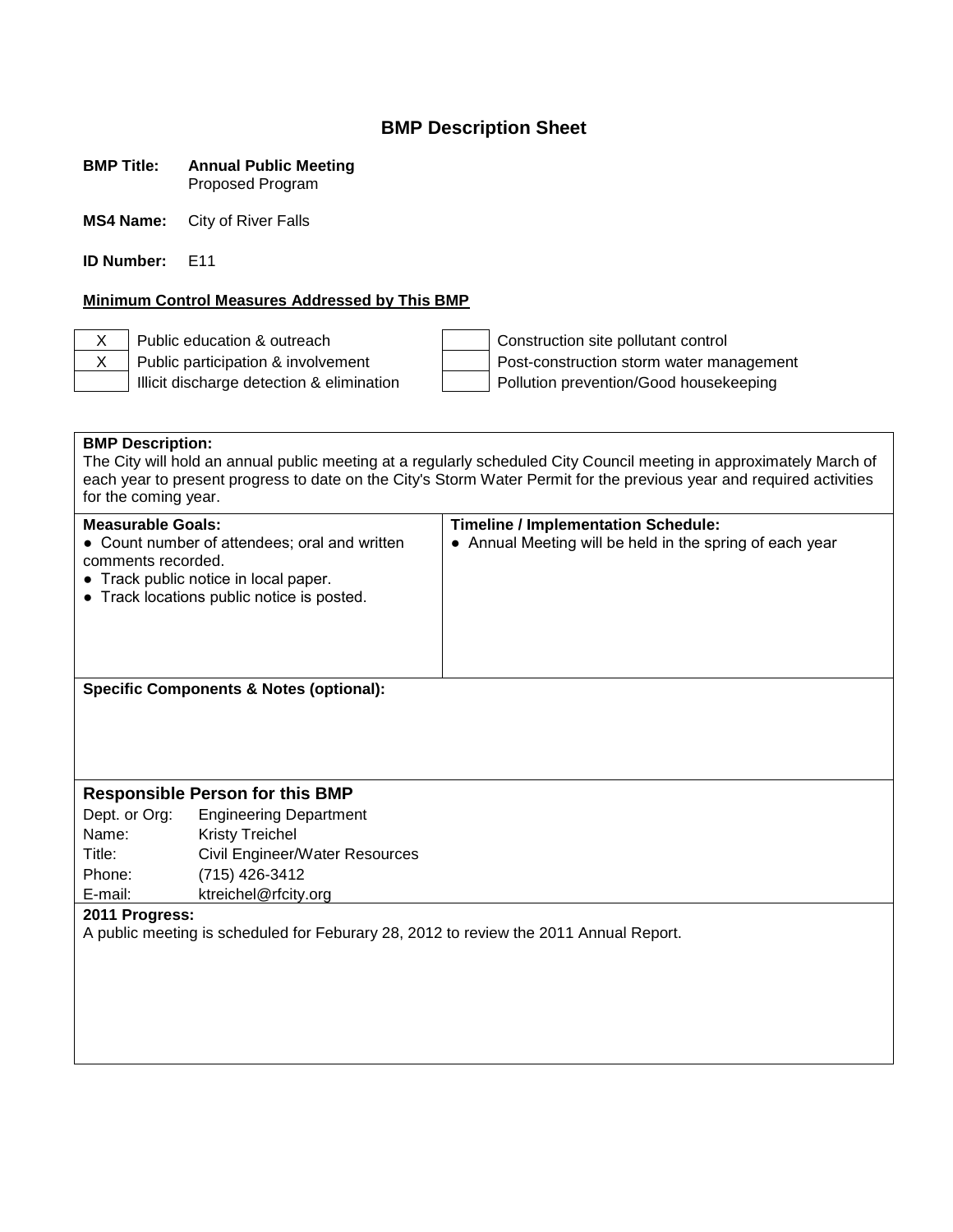**BMP Title: Presentation at Annual Contractors Meeting** Existing Program

**MS4 Name:** City of River Falls

**ID Number:** F12

### **Minimum Control Measures Addressed by This BMP**

X Public education & outreach Construction site pollutant control Public participation & involvement  $\vert$  Post-construction storm water management Illicit discharge detection & elimination  $\vert$  | Pollution prevention/Good housekeeping

**BMP Description:** This meeting is held by the Utility department each spring. We will continue to make a presentation regarding erosion and sediment control regulations and enforcement. **Measurable Goals: Timeline / Implementation Schedule:** ● Track number in attendance and companies represented ● Annual Meeting is held in March or April each year. **Specific Components & Notes (optional): Responsible Person for this BMP** Dept. or Org: Engineering Department Name: Kristy Treichel Title: Civil Engineer/Water Resources Phone: (715) 426-3412 E-mail: ktreichel@rfcity.org **2011 Progress:** The annual contractors meeting was not held this year, but an email of the information typically presented was sent out to all the potential attendees. The email was sent to 81 recipients.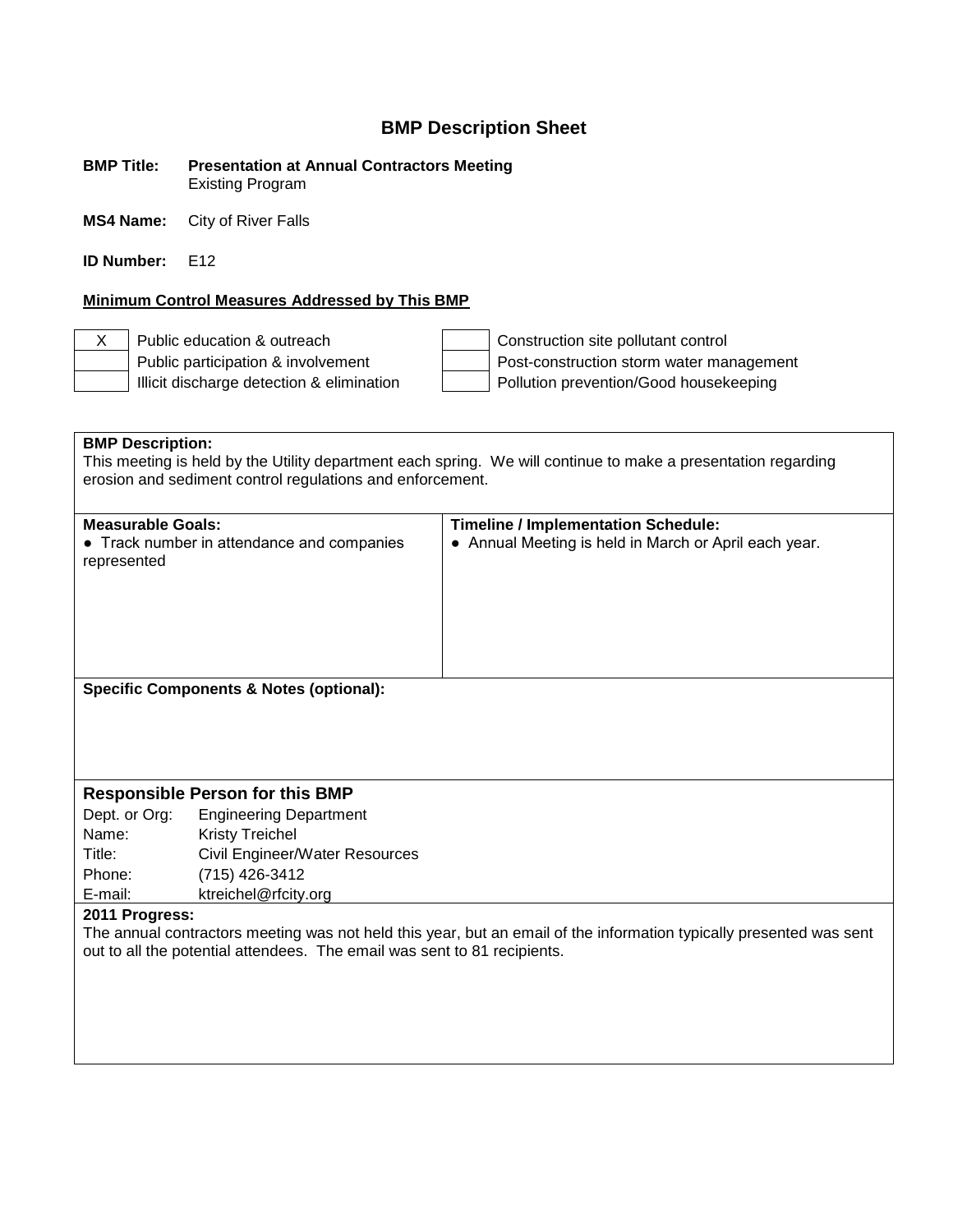| <b>BMP Title:</b> | <b>River Falls Journal Article</b> |
|-------------------|------------------------------------|
|                   | <b>Existing Program</b>            |

**MS4 Name:** City of River Falls

**ID Number:** E13

### **Minimum Control Measures Addressed by This BMP**

X Public education & outreach  $\vert$  | Construction site pollutant control Public participation & involvement<br>
Illicit discharge detection & elimination<br>
Post-construction storm water management<br>
Pollution prevention/Good housekeeping Pollution prevention/Good housekeeping

| <b>BMP Description:</b><br>Seek publication of at least one article each year in the local paper on the City's MS4 Permit activities. |                                           |                                            |
|---------------------------------------------------------------------------------------------------------------------------------------|-------------------------------------------|--------------------------------------------|
|                                                                                                                                       |                                           |                                            |
| <b>Measurable Goals:</b><br>published annually.                                                                                       | • Count and record the number of articles | <b>Timeline / Implementation Schedule:</b> |
| <b>Specific Components &amp; Notes (optional):</b>                                                                                    |                                           |                                            |
| <b>Responsible Person for this BMP</b>                                                                                                |                                           |                                            |
| Dept. or Org:                                                                                                                         | <b>Engineering Department</b>             |                                            |
| Name:                                                                                                                                 | <b>Kristy Treichel</b>                    |                                            |
| Title:                                                                                                                                | Civil Engineer/Water Resources            |                                            |
| Phone:                                                                                                                                | (715) 426-3412                            |                                            |
| E-mail:                                                                                                                               | ktreichel@rfcity.org                      |                                            |
| 2011 Progress:                                                                                                                        |                                           |                                            |
| On March 17, 2011 there was an article about a potential Rocky Branch stream restoration project and the benefits                     |                                           |                                            |

of stream restoration. On September 15, 2011 there was an article promoting use of the City's compost site.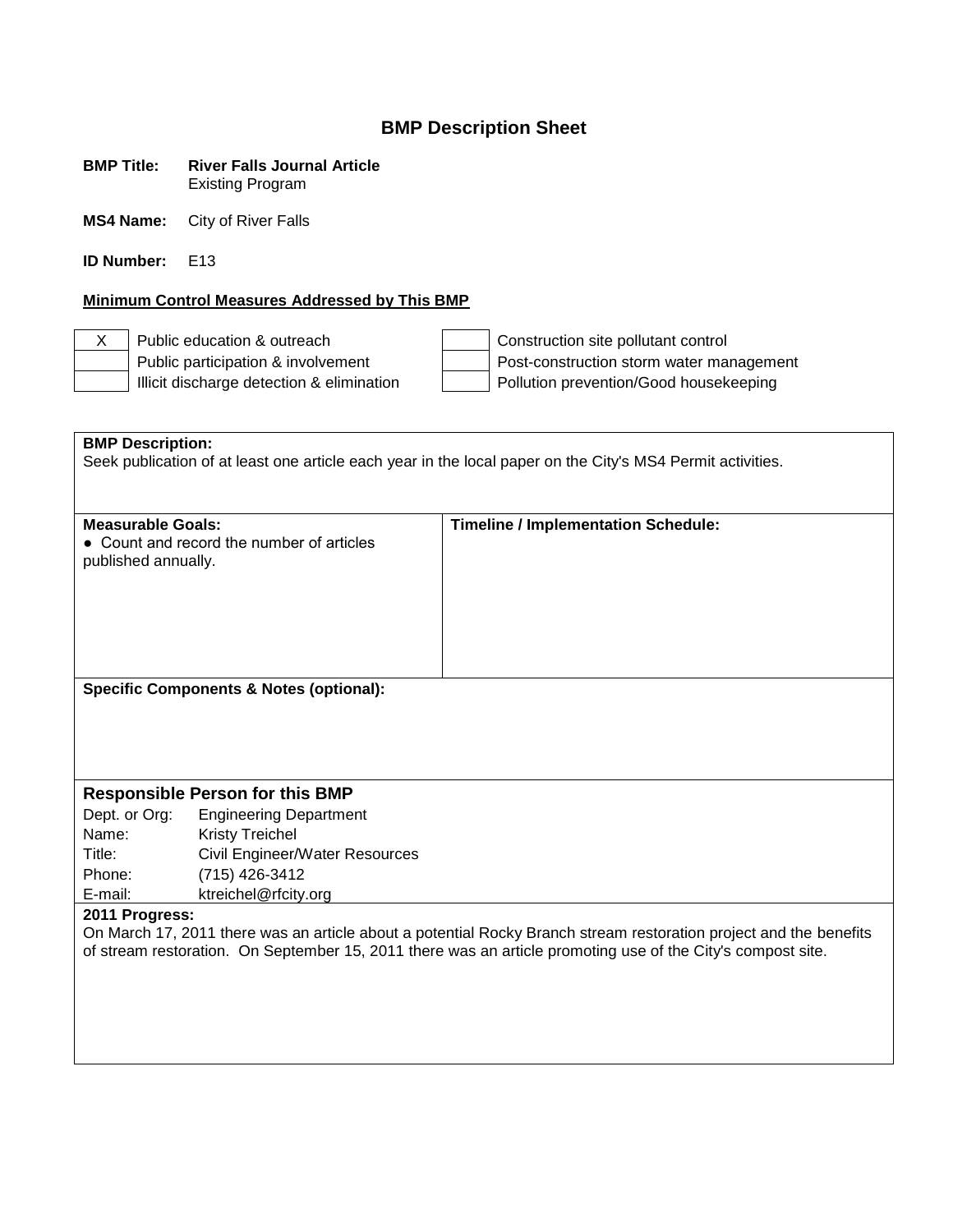### **BMP Title: Informational Brochures** Proposed Program

**MS4 Name:** City of River Falls

**ID Number:** F14

### **Minimum Control Measures Addressed by This BMP**

X Public education & outreach Construction site pollutant control X Public participation & involvement Post-construction storm water management Illicit discharge detection & elimination X Pollution prevention/Good housekeeping

### **BMP Description:**

The City will create informational brochures which may include the following topics: storm ponds/drainage ways, residential storm water management options, mosquitoes/West Nile, used oil, pet waste, yard waste, lawn care, rain barrels, or car washing.

| <b>Measurable Goals:</b><br>• Number of brochures created<br>• Number of brochures distributed                          | <b>Timeline / Implementation Schedule:</b><br>• Brochure topics will be prioritized based on current concerns<br>in the community.<br>• Brochures will be created and distributed throughout the 5<br>year permit term<br>• Storm Pond brochures will be mailed to residents bordering<br>ponds every 4 or 5 years at a minimum. |
|-------------------------------------------------------------------------------------------------------------------------|----------------------------------------------------------------------------------------------------------------------------------------------------------------------------------------------------------------------------------------------------------------------------------------------------------------------------------|
| $\mathbf{A}$ and $\mathbf{B}$ and $\mathbf{A}$ are accounted in $\mathbf{A}$ . The set of $\mathbf{A}$ and $\mathbf{B}$ |                                                                                                                                                                                                                                                                                                                                  |

**Specific Components & Notes (optional):**

### **Responsible Person for this BMP**

Dept. or Org: Engineering Department Name: Kristy Treichel Title: Civil Engineer/Water Resources Phone: (715) 426-3412 E-mail: ktreichel@rfcity.org

### **2011 Progress:**

Brochures available on the website (www.rfcity.org/eng\_home.asp)

Your Property, Pool and Spa Owner Info, West Nile Virus, Storm Water Management Facilities, Master Gardener Tour Handouts, Rain Barrel Homeowners Manual, Adopt-a-Pond flyer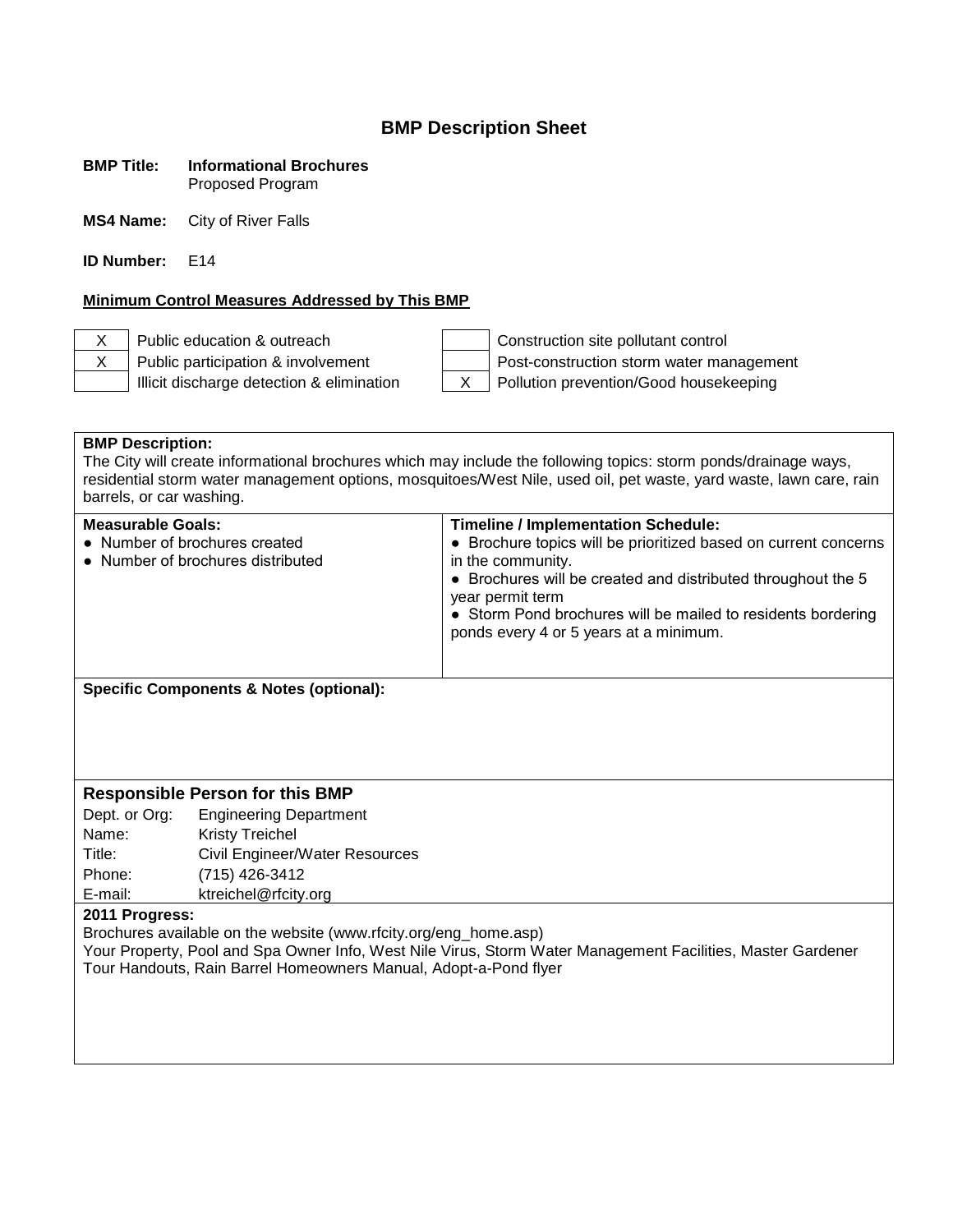#### **BMP Title: River Falls Municipal Utility Newsletter** Proposed Program

**MS4 Name:** City of River Falls

**ID Number:** E15

### **Minimum Control Measures Addressed by This BMP**

X Public education & outreach Construction site pollutant control Public participation & involvement  $\vert$  Post-construction storm water management Illicit discharge detection & elimination Pollution prevention/Good housekeeping

### **BMP Description:**

3-4 times a year the City will submit small articles to be incorporated with the municipal utilities monthly newsletter. Possible subjects of small articles include: illicit discharges, household practices, lawn care, residential storm water management, pet waste or stream bank management.

| <b>Measurable Goals:</b><br>• Number small articles published | <b>Timeline / Implementation Schedule:</b><br>• Articles will be published 3-4 times per year. Timing will<br>correspond to the appropriate season as necessary. |
|---------------------------------------------------------------|------------------------------------------------------------------------------------------------------------------------------------------------------------------|
| <b>Specific Components &amp; Notes (optional):</b>            |                                                                                                                                                                  |

### **Responsible Person for this BMP**

| Dept. or Org: | <b>Engineering Department</b>  |
|---------------|--------------------------------|
| Name:         | <b>Kristy Treichel</b>         |
| Title:        | Civil Engineer/Water Resources |
| Phone:        | (715) 426-3412                 |
| E-mail:       | ktreichel@rfcity.org           |

### **2011 Progress:**

In June 2011 RFMU newsletter, there was an article about the use of rain barrels as well as our rebate program. The City Newsletter distributed in April included a solicitation for volunteers for storm drain marking as well as the adopt-a-pond program; there was also an article about rain barrels and our rebate program. The April newsletter also contained articles about environmentally friendly yard care, the use of the compost site as well as the City sponsered clean up event, which hopefully prevents littering of large items in and along the Kinni. The City Newsletter distributed in July included an article about proper pool/hot tub draining. This newsletter also included 9 things the average citizen can do to help the Kinni and another article about planting raingardens. The City Newsletter distributed in October included an article about the City's Cigarette Butt Litter prevention program and an article about the City sponsered Fall Clean-up.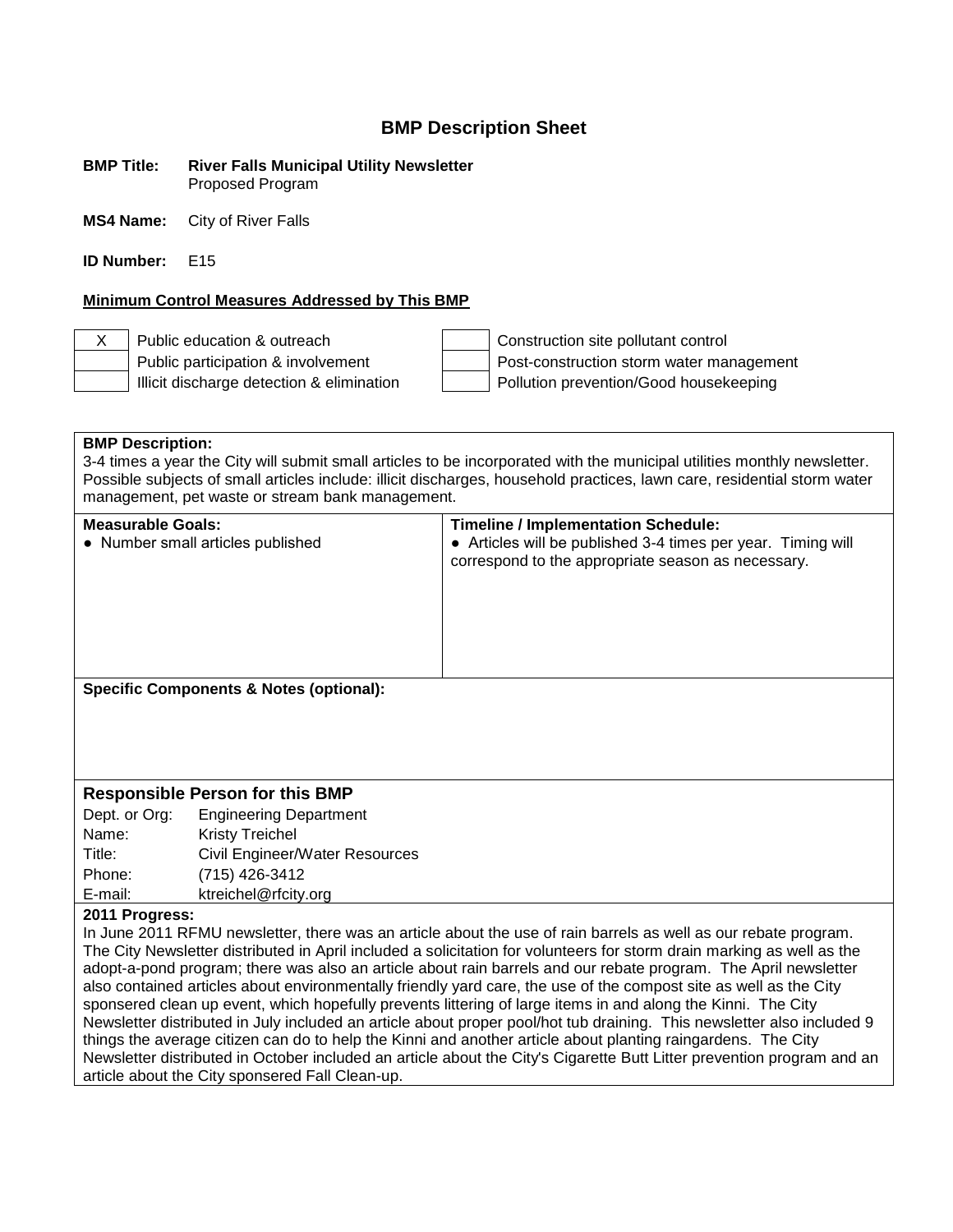#### **BMP Title: Adopt-a-pond Program** Proposed Program

**MS4 Name:** City of River Falls

**ID Number:** E16

### **Minimum Control Measures Addressed by This BMP**

X Public education & outreach  $\vert$  | Construction site pollutant control

X Public participation & involvement Post-construction storm water management Illicit discharge detection & elimination X Pollution prevention/Good housekeeping

**BMP Description:** The City will create an adopt-a-pond program to involve residents living near ponds. This program will solicit volunteers to adopt a pond.

| <b>Measurable Goals:</b>                         | <b>Timeline / Implementation Schedule:</b>                    |
|--------------------------------------------------|---------------------------------------------------------------|
| • Number of Ponds adopted.                       | • In the first 24 months the City will determine the exact    |
| • Quantity of trash and debris removed by adopt- | responsibilities of the volunteers.                           |
| a-pond volunteers.                               | • Within 36 months of the start date the City will solicit    |
| • Keep on file forms/reports completed by        | volunteers and get the program started with at least a couple |
| participants following clean up events           | of ponds.                                                     |
|                                                  |                                                               |

### **Specific Components & Notes (optional):**

By year 5 we are hoping to have at least 50% of the ponds in the City adopted.

### **Responsible Person for this BMP**

Dept. or Org: Engineering Department Name: Kristy Treichel Title: Civil Engineer/Water Resources Phone: (715) 426-3412 E-mail: ktreichel@rfcity.org

### **2011 Progress:**

There are currently 22 ponds adopted and those volunteers removed 30 32-gallon bags of trash in 2011 in addition to miscellaneous branches and dead limbs. Clean up reports are on file in the Engineering Department at the City.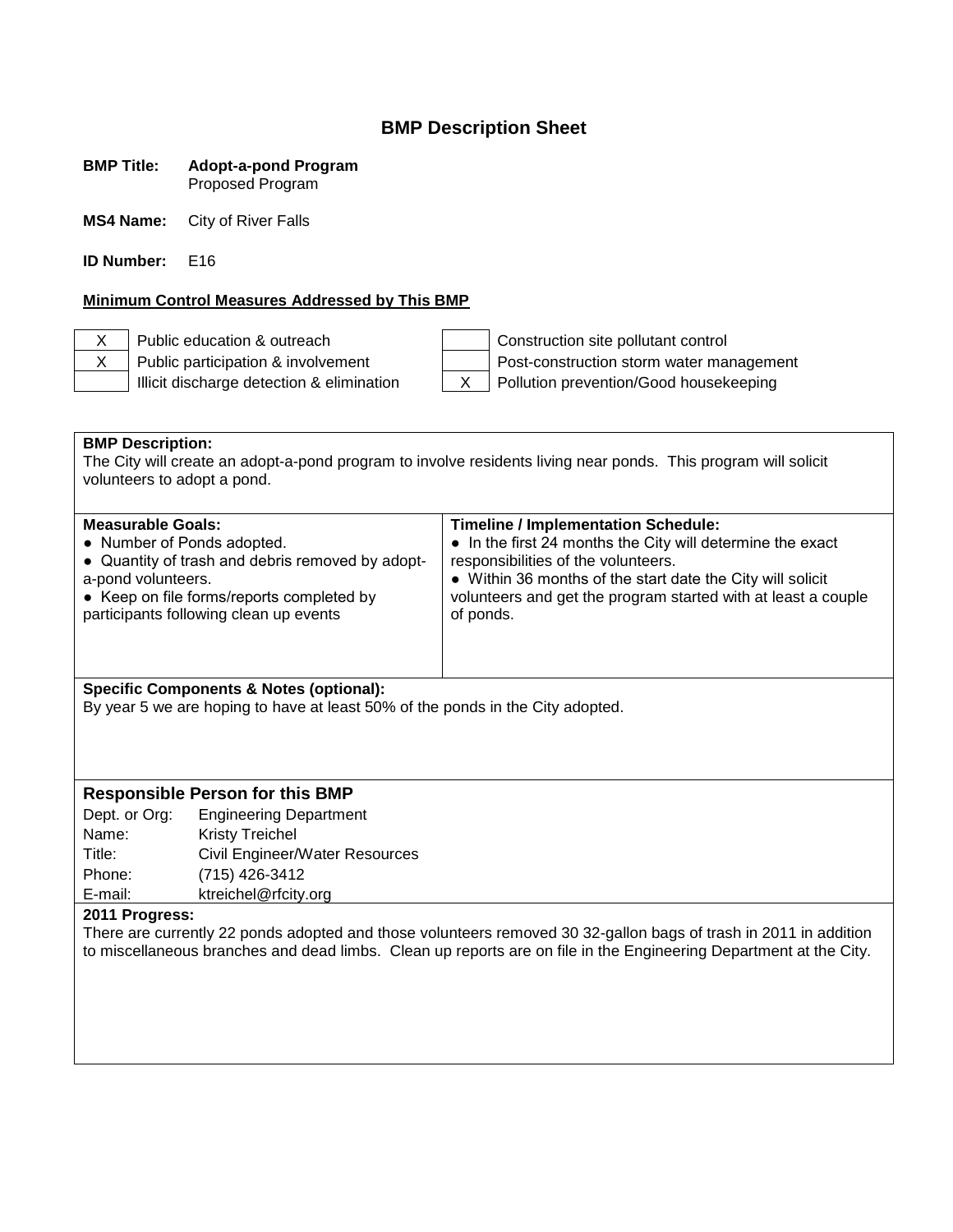#### **BMP Title: Storm Drain Stenciling or Marking** Existing Program

**MS4 Name:** City of River Falls

**ID Number:** E17

### **Minimum Control Measures Addressed by This BMP**

X Public education & outreach  $\vert$  | Construction site pollutant control X Public participation & involvement Post-construction storm water management Illicit discharge detection & elimination Pollution prevention/Good housekeeping

**BMP Description:** Solicit volunteers to stencil "drains to river" (or similar message) near inlets or buy markers to affix near the inlets. **Measurable Goals: Timeline / Implementation Schedule:** ● Number of drains stenciled or marked ● Number of stenciling volunteers. ●  $\bullet$ **Specific Components & Notes (optional): Responsible Person for this BMP** Dept. or Org: Engineering Department Name: Kristy Treichel Title: Civil Engineer/Water Resources Phone: (715) 426-3412 E-mail: ktreichel@rfcity.org **2011 Progress:** There were no markers installed in 2011.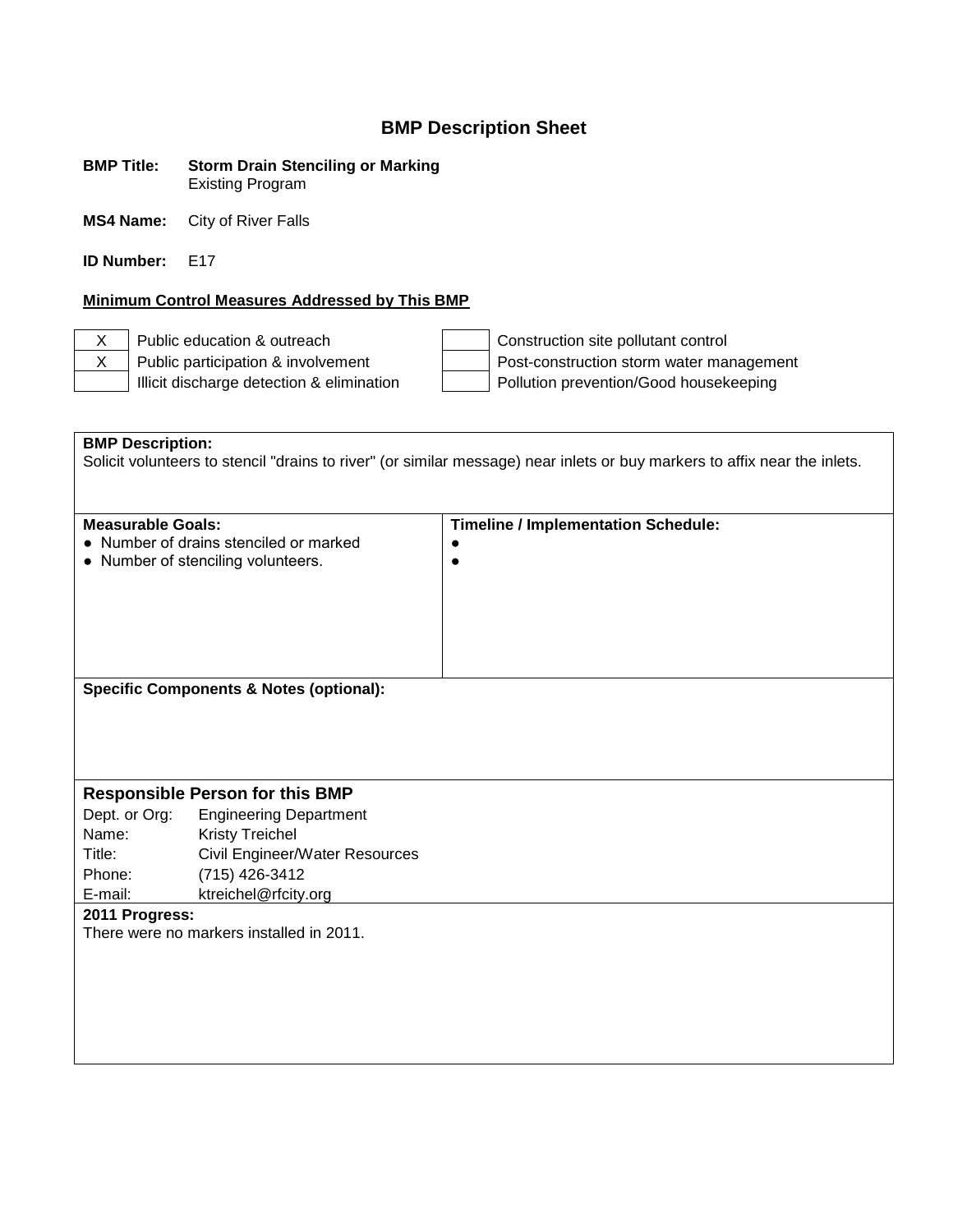**BMP Title: Pond Signs** Existing Program

**MS4 Name:** City of River Falls

**ID Number:** F18

### **Minimum Control Measures Addressed by This BMP**

X Public education & outreach  $\vert$  | Construction site pollutant control Public participation & involvement  $\vert$  Post-construction storm water management Illicit discharge detection & elimination  $\vert$  | Pollution prevention/Good housekeeping

**BMP Description:** The City has created small signs to install around storm water management facilities to educate residents of the facilities purpose and proper use of the area. **Measurable Goals: Timeline / Implementation Schedule:** ● Number of signs installed within the City.  $\cdot \cdot$  Pond signs will be installed around existing and new storm water facilities throughout the next 3 years. Targeting facilities within residential neighborhoods. **Specific Components & Notes (optional): Responsible Person for this BMP** Dept. or Org: Engineering Department Name: Kristy Treichel Title: Civil Engineer/Water Resources Phone: (715) 426-3412 E-mail: ktreichel@rfcity.org **2011 Progress:** No new signs were installed in 2011. There were no new City ponds constructed in 2011.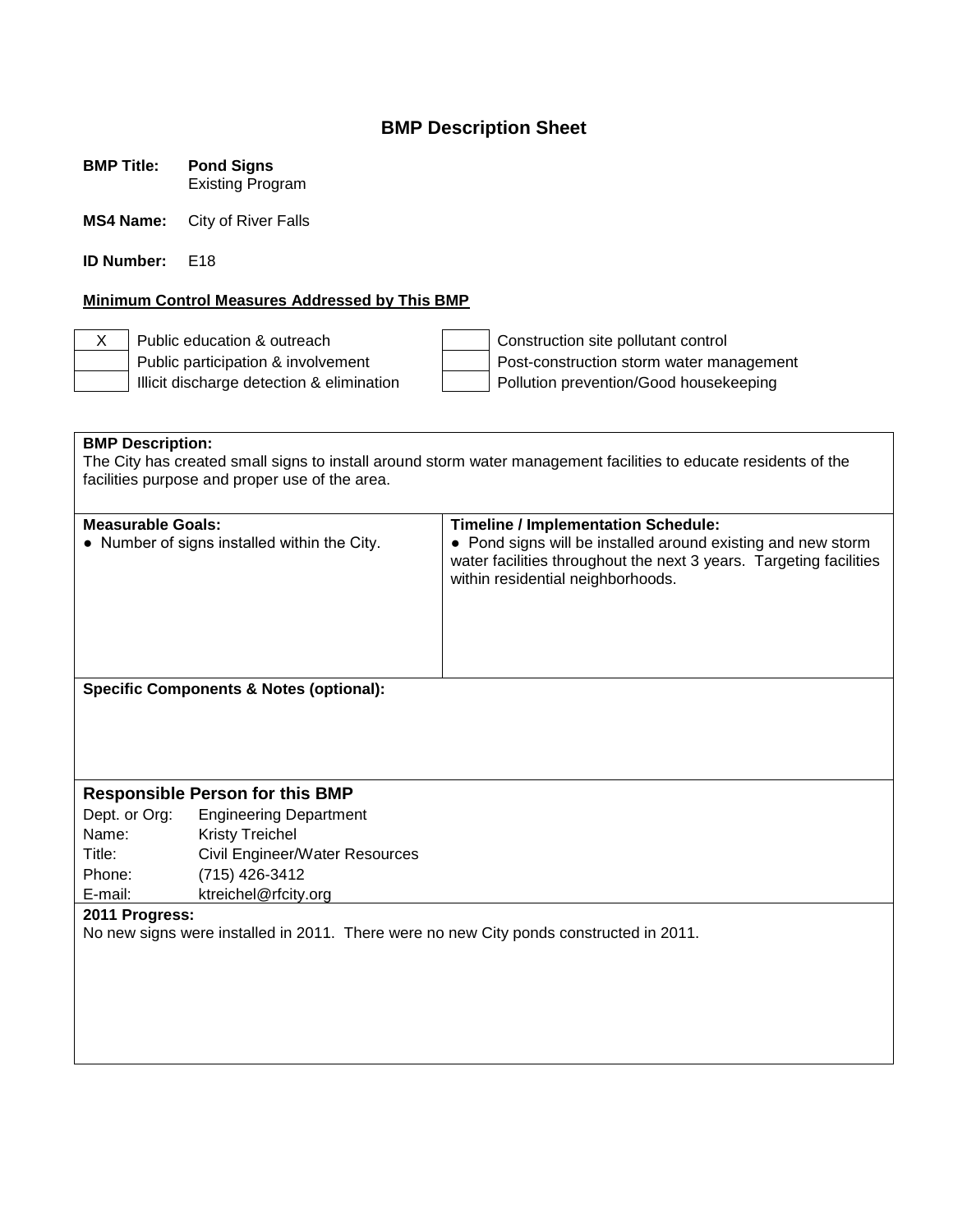**BMP Title: Illicit Discharge Detection and Elimination Ordinance** Proposed Program

**MS4 Name:** City of River Falls

**ID Number:** F19

### **Minimum Control Measures Addressed by This BMP**

Public education & outreach Construction site pollutant control Public participation & involvement  $\vert$  Post-construction storm water management X | Illicit discharge detection & elimination | Pollution prevention/Good housekeeping

### **BMP Description:**

The City will draft an IDDE ordinance as well as response procedures consistent with the requirements contained in NR 215 and those laid out in section 2.3 of the MS4 general permit. The City will work from example ordinances from other communities.

| <b>Measurable Goals:</b><br>• Notes summarizing current applicable<br>regulations and copies of external model<br>ordinances related to IDDE will be put on file.<br>• A draft IDDE ordinance<br>• Public comments and final draft ordinance that<br>incorporates comments, as warranted.<br>• An adopted IDDE ordinance. | <b>Timeline / Implementation Schedule:</b><br>• The City will submit a draft ordinance and response<br>procedures to the Department within 24 months of the start<br>date of permit coverage.<br>• The City will implement the ordinance within 30 months of<br>the start date. |
|---------------------------------------------------------------------------------------------------------------------------------------------------------------------------------------------------------------------------------------------------------------------------------------------------------------------------|---------------------------------------------------------------------------------------------------------------------------------------------------------------------------------------------------------------------------------------------------------------------------------|
|                                                                                                                                                                                                                                                                                                                           |                                                                                                                                                                                                                                                                                 |

**Specific Components & Notes (optional):**

### **Responsible Person for this BMP**

Dept. or Org: Engineering Department Name: Kristy Treichel Title: Civil Engineer/Water Resources Phone: (715) 426-3412 E-mail: ktreichel@rfcity.org

### **2011 Progress:**

The City reponded to 1 illicit discharge complaint in 2011. Details of the event are on file in the Engineering Department.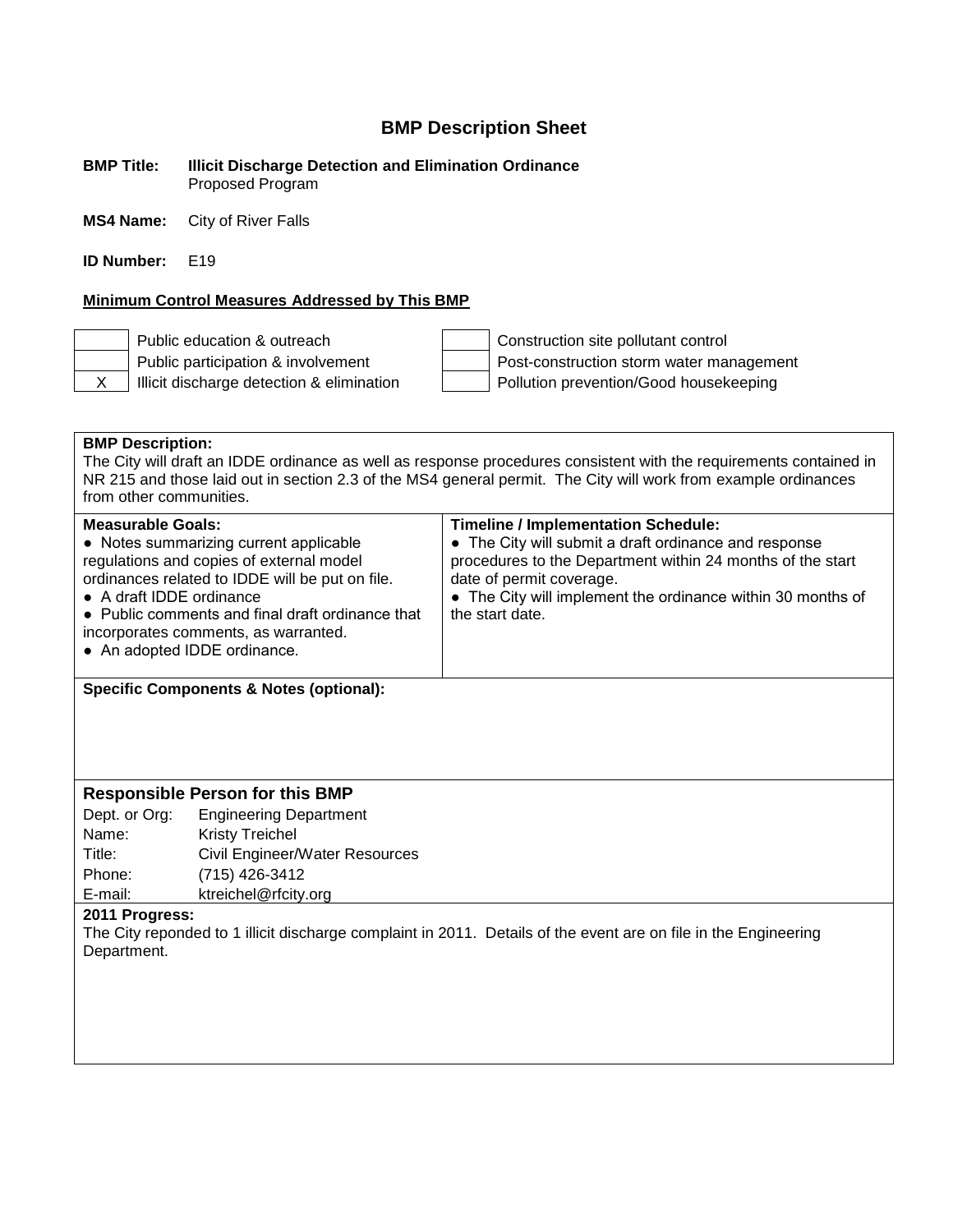#### **BMP Title: Outfall Inspections (initial and on-going)** Proposed Program

**MS4 Name:** City of River Falls

**ID Number:** E20

### **Minimum Control Measures Addressed by This BMP**

Public education & outreach Construction site pollutant control Public participation & involvement  $\parallel$  | Post-construction storm water management  $X$  | Illicit discharge detection & elimination  $X$  | Pollution prevention/Good housekeeping

| <b>BMP Description:</b><br>Field screening will be performed at all major outfalls during dry weather periods.   |                                                      |                                                                                        |  |
|------------------------------------------------------------------------------------------------------------------|------------------------------------------------------|----------------------------------------------------------------------------------------|--|
|                                                                                                                  |                                                      |                                                                                        |  |
|                                                                                                                  |                                                      |                                                                                        |  |
|                                                                                                                  |                                                      |                                                                                        |  |
| <b>Measurable Goals:</b>                                                                                         |                                                      | <b>Timeline / Implementation Schedule:</b>                                             |  |
| file.                                                                                                            | • Notes from initial field screenings will be put on | • The initial field screening will be performed within 36 months<br>of the start date. |  |
|                                                                                                                  | • On-going field screening program developed.        | • An on-going field screening program will be proposed to the                          |  |
|                                                                                                                  | • Notes from on-going field screenings will be put   | Department within 36 months of the start date.                                         |  |
| on file.                                                                                                         |                                                      | • The on-going field screening will be implemented within 48                           |  |
|                                                                                                                  |                                                      | months of the start date.                                                              |  |
|                                                                                                                  |                                                      |                                                                                        |  |
|                                                                                                                  |                                                      |                                                                                        |  |
|                                                                                                                  | <b>Specific Components &amp; Notes (optional):</b>   |                                                                                        |  |
|                                                                                                                  |                                                      |                                                                                        |  |
|                                                                                                                  |                                                      |                                                                                        |  |
|                                                                                                                  |                                                      |                                                                                        |  |
|                                                                                                                  |                                                      |                                                                                        |  |
| <b>Responsible Person for this BMP</b>                                                                           |                                                      |                                                                                        |  |
| Dept. or Org:                                                                                                    | <b>Engineering Department</b>                        |                                                                                        |  |
| Name:                                                                                                            | <b>Kristy Treichel</b>                               |                                                                                        |  |
| Title:                                                                                                           | Civil Engineer/Water Resources                       |                                                                                        |  |
| Phone:                                                                                                           | (715) 426-3412                                       |                                                                                        |  |
| E-mail:                                                                                                          | ktreichel@rfcity.org                                 |                                                                                        |  |
| 2011 Progress:                                                                                                   |                                                      |                                                                                        |  |
| All the major outfalls were inspected in 2011. All outfalls have been inspected at least once this permit cycle. |                                                      |                                                                                        |  |
| Repairs noted will be incorporated into future schedules and budgets. Inspection reports are on file in the      |                                                      |                                                                                        |  |

Engineering Department.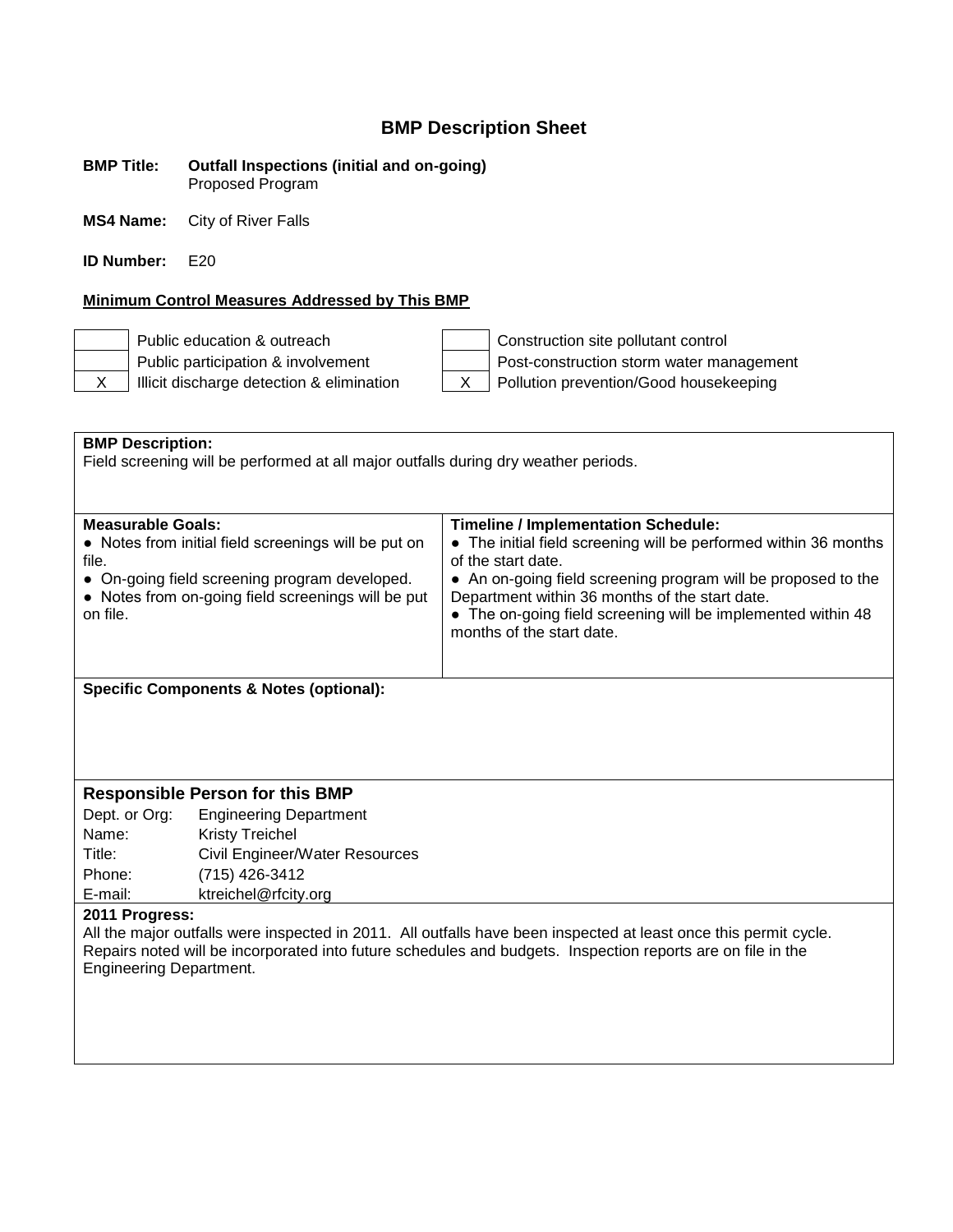**BMP Title: Storm Sewer System Outfall and BMP Map** Existing Program

**MS4 Name:** City of River Falls

**ID Number:** F<sub>21</sub>

### **Minimum Control Measures Addressed by This BMP**

Public education & outreach Construction site pollutant control Public participation & involvement  $\parallel$  | Post-construction storm water management X | Illicit discharge detection & elimination | Pollution prevention/Good housekeeping

**BMP Description:** Create a map showing public and known private storm water structures (including inlets, manholes, pipes, culverts, outfalls, ponds, etc) within the City limits.

| <b>Measurable Goals:</b><br>• MS4 map updates.     | <b>Timeline / Implementation Schedule:</b><br>• The City will update and maintain this map annually (at a<br>minimum).<br>• The City will submit the MS4 map to the Department within<br>24 months of the start date. |
|----------------------------------------------------|-----------------------------------------------------------------------------------------------------------------------------------------------------------------------------------------------------------------------|
| <b>Specific Components &amp; Notes (optional):</b> |                                                                                                                                                                                                                       |

### **Responsible Person for this BMP**

Dept. or Org: Engineering Department Name: Kristy Treichel Title: Civil Engineer/Water Resources Phone: (715) 426-3412 E-mail: ktreichel@rfcity.org

**2011 Progress:**

Map updates were submtted October 3, 2011.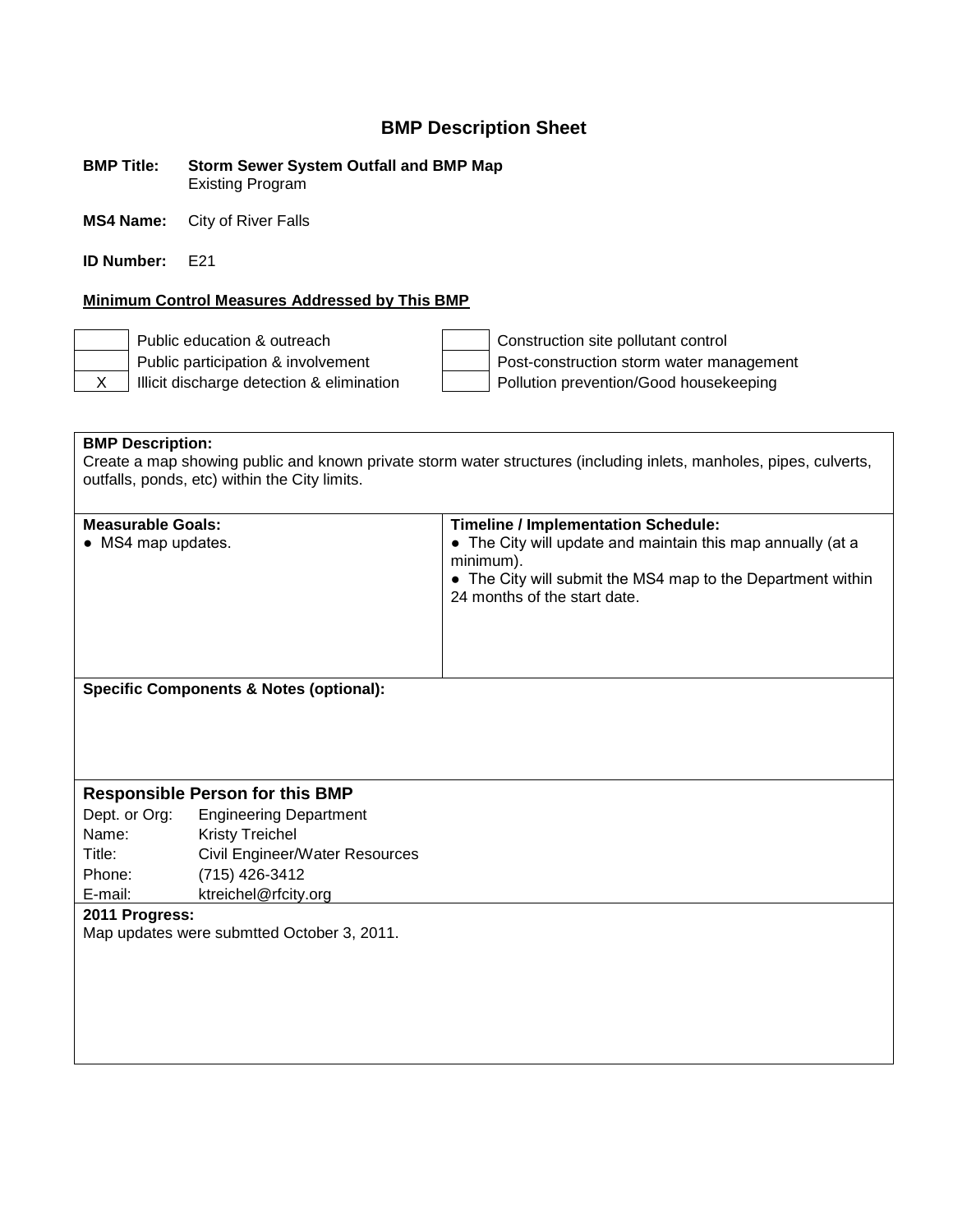**BMP Title: Storm Water Management Ordinance (City Chapter 12.16)** Existing Program

**MS4 Name:** City of River Falls

**ID Number:** F<sub>22</sub>

### **Minimum Control Measures Addressed by This BMP**



Public education & outreach X Construction site pollutant control Public participation & involvement  $\begin{vmatrix} x \\ y \end{vmatrix}$  Post-construction storm water management Illicit discharge detection & elimination Pollution prevention/Good housekeeping

| <b>BMP Description:</b><br>The City has an existing ordinance which includes storm water management as well as construction site erosion and<br>sediment control criteria. This ordinance requires submittal and approval of a grading plan and an erosion and<br>sediment control plan for land disturbing activities. Currently UWRF is exempt from this ordinance, but has<br>voluntarily complied with the requirements. We will be researching ways to bring UWRF under the jurisdiction of this<br>ordinance as part of our MS4 system. |                                                                                                                                                                                                                                                                                                                                                                                                                                                                                                  |  |
|-----------------------------------------------------------------------------------------------------------------------------------------------------------------------------------------------------------------------------------------------------------------------------------------------------------------------------------------------------------------------------------------------------------------------------------------------------------------------------------------------------------------------------------------------|--------------------------------------------------------------------------------------------------------------------------------------------------------------------------------------------------------------------------------------------------------------------------------------------------------------------------------------------------------------------------------------------------------------------------------------------------------------------------------------------------|--|
| <b>Measurable Goals:</b><br>• Number of ponds installed and the number of<br>developed acres served by those ponds.<br>• Number of storm water management permits<br>issued (sites reviewed).                                                                                                                                                                                                                                                                                                                                                 | <b>Timeline / Implementation Schedule:</b><br>• In the first year the City will review the ordinance for<br>compliance with WDNR regulations and requirements listed in<br>section 2.4 and 2.5 of the MS4 general permit.<br>• The City will submit the ordinance and any proposed<br>changes within 18 months of the start date.<br>• The City will adopt any proposed changes within 24 months<br>of the start date.<br>• Review and revise ordinance and standards as an ongoing<br>practice. |  |
| <b>Specific Components &amp; Notes (optional):</b>                                                                                                                                                                                                                                                                                                                                                                                                                                                                                            |                                                                                                                                                                                                                                                                                                                                                                                                                                                                                                  |  |
| <b>Responsible Person for this BMP</b>                                                                                                                                                                                                                                                                                                                                                                                                                                                                                                        |                                                                                                                                                                                                                                                                                                                                                                                                                                                                                                  |  |

| Dept. or Org: | <b>Engineering Department</b>  |
|---------------|--------------------------------|
| Name:         | <b>Kristy Treichel</b>         |
| Title:        | Civil Engineer/Water Resources |
| Phone:        | (715) 426-3412                 |
| E-mail:       | ktreichel@rfcity.org           |

#### **2011 Progress:**

6 Storm Water Management Permits were issued in 2011. 10 storm water management practices were construted with those 6 projects, including raingardens, pervious asphalt, rate control and infiltration ponds. The total disturbed area for these projects is approximately 6.91 acres.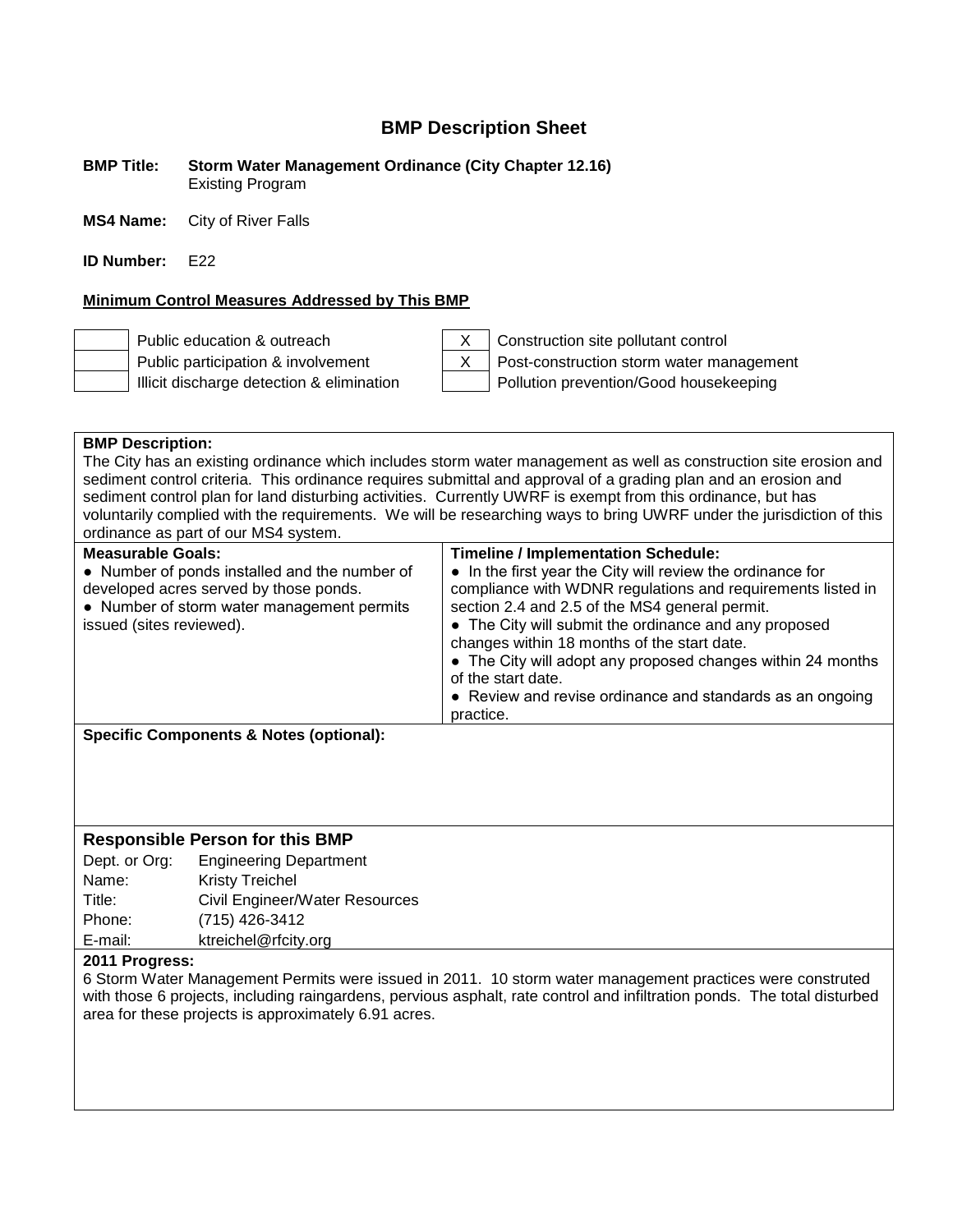#### **BMP Title: Construction Site Inspection and Enforcement** Proposed Program

**MS4 Name:** City of River Falls

**ID Number:** E23

### **Minimum Control Measures Addressed by This BMP**





Public education & outreach X Construction site pollutant control Public participation & involvement  $\parallel$  Post-construction storm water management X | Illicit discharge detection & elimination | Pollution prevention/Good housekeeping

### **BMP Description:**

The Engineering and Building Inspections Departments currently work together to enforce erosion control practices and regulations. We expect that this arrangement will continue. Currently very little documentation is provided from City inspections and subsequent follow up procedures. The City will develop inspection forms and documentation procedures as part of this BMP. The City will study methods to gain proper maintenance of sites such as bonds, fines, fees, etc.

| <b>Measurable Goals:</b><br>• Count and record the number of sites inspected<br>annually, as well as recording the number of non-<br>complaint sites compared to the total number of<br>sites.<br>• Count and record the number of citations and<br>cease & desist orders written annually. | <b>Timeline / Implementation Schedule:</b><br>• The City will review the existing program and submit<br>proposed inspection and documentation procedures to the<br>Department within 18 months of the start date.<br>• The City will request erosion control authority for<br>commercial and public sites over an acre in size from the<br>Department of Commerce within 18 months of the start date.<br>• The City will implement the proposed procedures within 24<br>months of the start date. |
|---------------------------------------------------------------------------------------------------------------------------------------------------------------------------------------------------------------------------------------------------------------------------------------------|---------------------------------------------------------------------------------------------------------------------------------------------------------------------------------------------------------------------------------------------------------------------------------------------------------------------------------------------------------------------------------------------------------------------------------------------------------------------------------------------------|
| Specific Components & Notes (ontional).                                                                                                                                                                                                                                                     |                                                                                                                                                                                                                                                                                                                                                                                                                                                                                                   |

**Specific Components & Notes (optional):**

### **Responsible Person for this BMP**

Dept. or Org: Engineering Department Name: Kristy Treichel Title: Civil Engineer/Water Resources Phone: (715) 426-3412 E-mail: ktreichel@rfcity.org

### **2011 Progress:**

During 2011 zero citations were issued.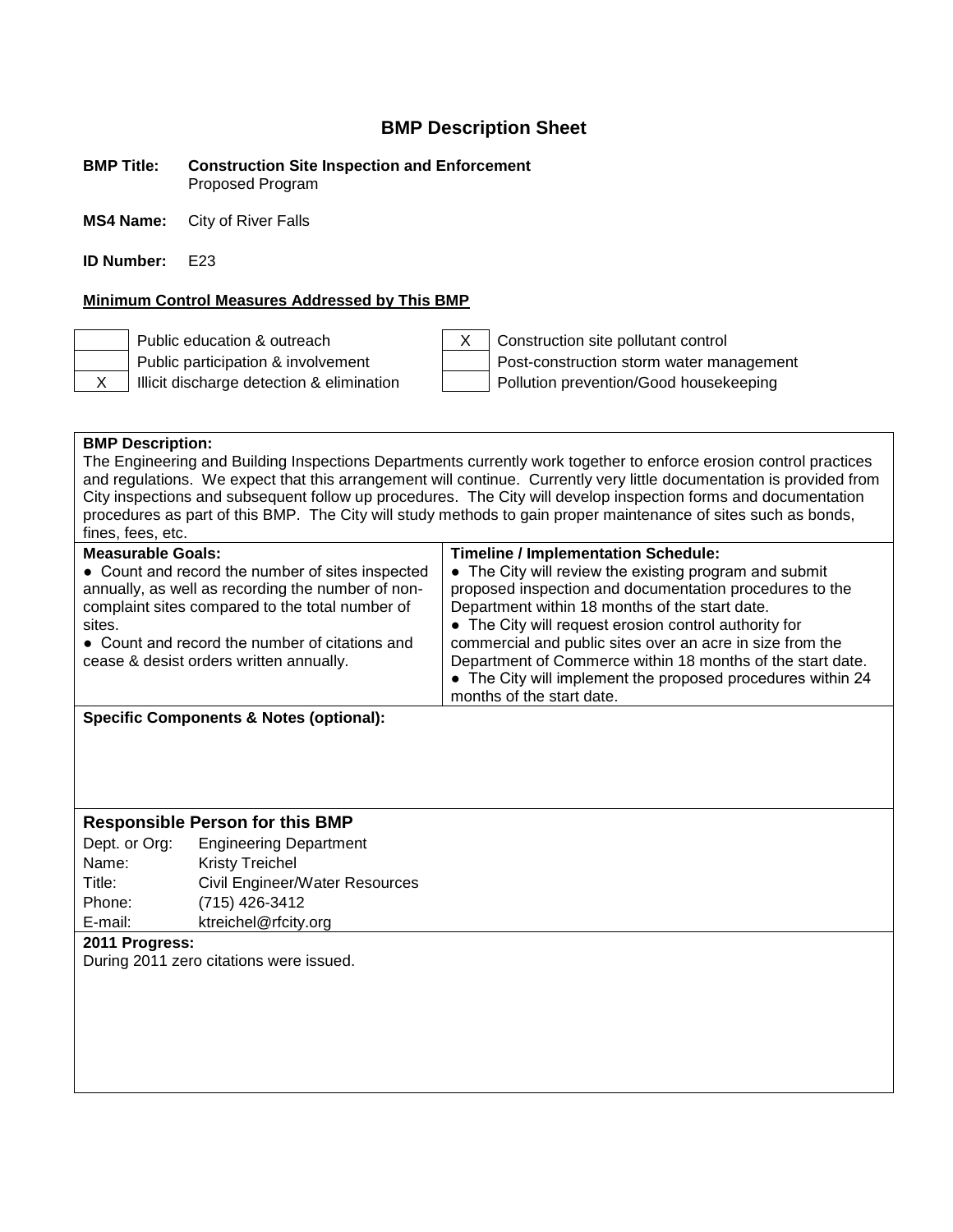#### **BMP Title: Public Storm Water Management Facility Operation and Maintenance** Proposed Program

**MS4 Name:** City of River Falls

**ID Number:** E24

### **Minimum Control Measures Addressed by This BMP**



Public education & outreach Construction site pollutant control Public participation & involvement X Post-construction storm water management Illicit discharge detection & elimination X Pollution prevention/Good housekeeping

### **BMP Description:**

The City is developing a maintenance book for public ponds as well as inspection forms that will record the inspection date and results for each inspection performed. The City will also record and track follow-up actions needed, assign a priority level and a timeline for addressing the problems noted in the inspection.

**Specific Components & Notes (optional):**

### **Responsible Person for this BMP**

| Dept. or Org: | <b>Engineering Department</b>  |
|---------------|--------------------------------|
| Name:         | <b>Kristy Treichel</b>         |
| Title:        | Civil Engineer/Water Resources |
| Phone:        | (715) 426-3412                 |
| E-mail:       | ktreichel@rfcity.org           |

### **2011 Progress:**

There are currently 90 City owned/maintained ponds. The remaining ponds were inspected this year, so that all of these ponds have been inspected during the 5 year permit term. The maintenance noted during these inspections has been mostly completed, the remaining will occur in 2012. Inspection and maintenance records are on file in the Engineering Department.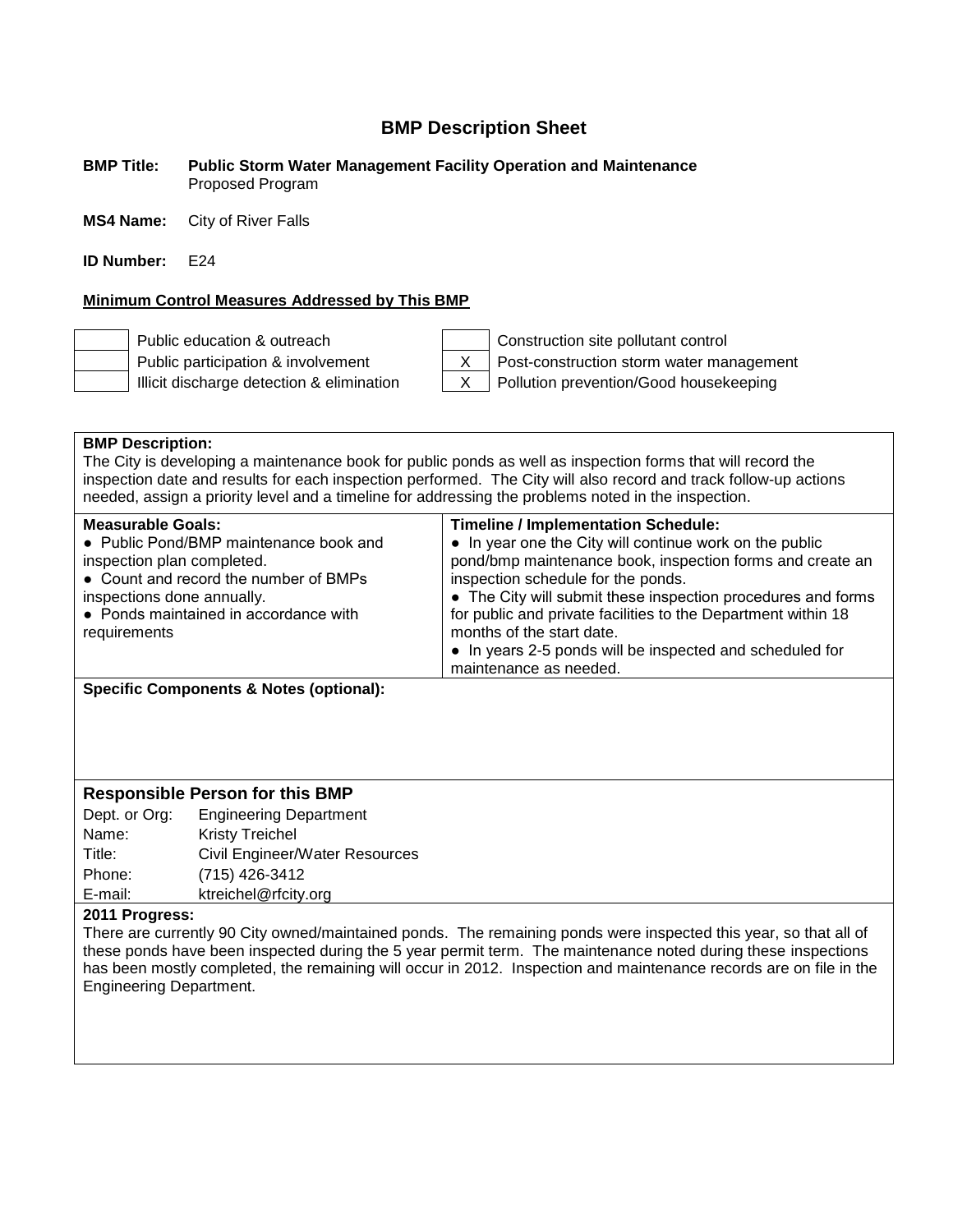### **BMP Title: Private Storm Water Facility - Maintenance and Monitoring Agreement** Existing Program

**MS4 Name:** City of River Falls

**ID Number:** E25

### **Minimum Control Measures Addressed by This BMP**



Public education & outreach Construction site pollutant control Public participation & involvement X Post-construction storm water management Illicit discharge detection & elimination  $\begin{vmatrix} x \\ y \end{vmatrix}$  Pollution prevention/Good housekeeping

| <b>BMP Description:</b>                                                                                              |                                                    |                                                                                                                |
|----------------------------------------------------------------------------------------------------------------------|----------------------------------------------------|----------------------------------------------------------------------------------------------------------------|
|                                                                                                                      |                                                    | The City currently required a long term maintenance and monitoring agreement for all private storm water       |
|                                                                                                                      |                                                    | management facilities to ensure that the practice remains in place and functioning to the intended performance |
| standards. This document is drafted by the City, signed by the land owner and then the City files it with the County |                                                    |                                                                                                                |
| against the property.                                                                                                |                                                    |                                                                                                                |
| <b>Measurable Goals:</b>                                                                                             |                                                    | <b>Timeline / Implementation Schedule:</b>                                                                     |
|                                                                                                                      | • Number of agreements filed each year.            | • This practice will be ongoing                                                                                |
|                                                                                                                      |                                                    |                                                                                                                |
|                                                                                                                      |                                                    |                                                                                                                |
|                                                                                                                      |                                                    |                                                                                                                |
|                                                                                                                      |                                                    |                                                                                                                |
|                                                                                                                      |                                                    |                                                                                                                |
|                                                                                                                      |                                                    |                                                                                                                |
|                                                                                                                      | <b>Specific Components &amp; Notes (optional):</b> |                                                                                                                |
|                                                                                                                      |                                                    |                                                                                                                |
|                                                                                                                      |                                                    |                                                                                                                |
|                                                                                                                      |                                                    |                                                                                                                |
|                                                                                                                      |                                                    |                                                                                                                |
|                                                                                                                      | <b>Responsible Person for this BMP</b>             |                                                                                                                |
| Dept. or Org:                                                                                                        | <b>Engineering Department</b>                      |                                                                                                                |
| Name:                                                                                                                | <b>Kristy Treichel</b>                             |                                                                                                                |
| Title:                                                                                                               | Civil Engineer/Water Resources                     |                                                                                                                |
| Phone:                                                                                                               | (715) 426-3412                                     |                                                                                                                |
| E-mail:                                                                                                              | ktreichel@rfcity.org                               |                                                                                                                |
| 2011 Progress:                                                                                                       |                                                    |                                                                                                                |
|                                                                                                                      |                                                    | The City filed 2 Long Term Storm Water Maintenance and Monitoring Agreements with the County in 2011.          |
|                                                                                                                      |                                                    |                                                                                                                |
|                                                                                                                      |                                                    |                                                                                                                |
|                                                                                                                      |                                                    |                                                                                                                |
|                                                                                                                      |                                                    |                                                                                                                |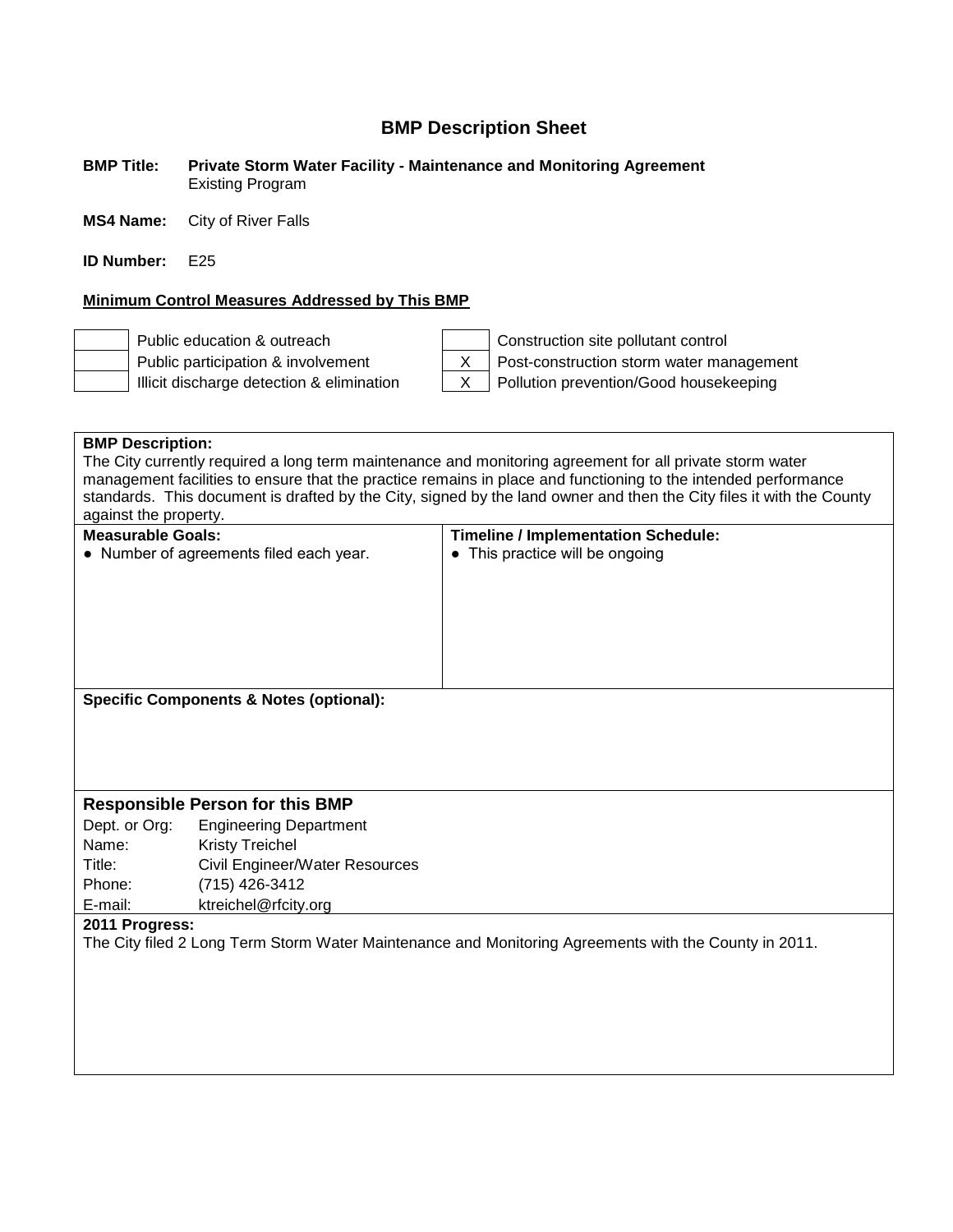#### **BMP Title: Private Storm Water Management Inspection** Proposed Program

**MS4 Name:** City of River Falls

**ID Number:** E26

### **Minimum Control Measures Addressed by This BMP**

Public education & outreach Construction site pollutant control Public participation & involvement  $\begin{vmatrix} X \\ \end{vmatrix}$  Post-construction storm water management Illicit discharge detection & elimination  $\begin{vmatrix} X & \end{vmatrix}$  Pollution prevention/Good housekeeping

**BMP Description:** The City will develop an inspection form and schedule for private ponds (with maintenance agreements) similar to the public pond system.

| <b>Measurable Goals:</b><br>• Inspection plan developed.<br>• Number of letters sent to owners regarding<br>needed maintenance. | <b>Timeline / Implementation Schedule:</b><br>• In year one the City will develop an inspection plan.<br>• In years 2-5 the inspection plan will be implemented, and<br>proper follow up letters sent to prop. owners. |
|---------------------------------------------------------------------------------------------------------------------------------|------------------------------------------------------------------------------------------------------------------------------------------------------------------------------------------------------------------------|
| Specific Components & Notes (optional):                                                                                         |                                                                                                                                                                                                                        |

**Responsible Person for this BMP**

Dept. or Org: Engineering Department Name: Kristy Treichel Title: Civil Engineer/Water Resources Phone: (715) 426-3412 E-mail: ktreichel@rfcity.org

**2011 Progress:**

No private facilities were inspected this year.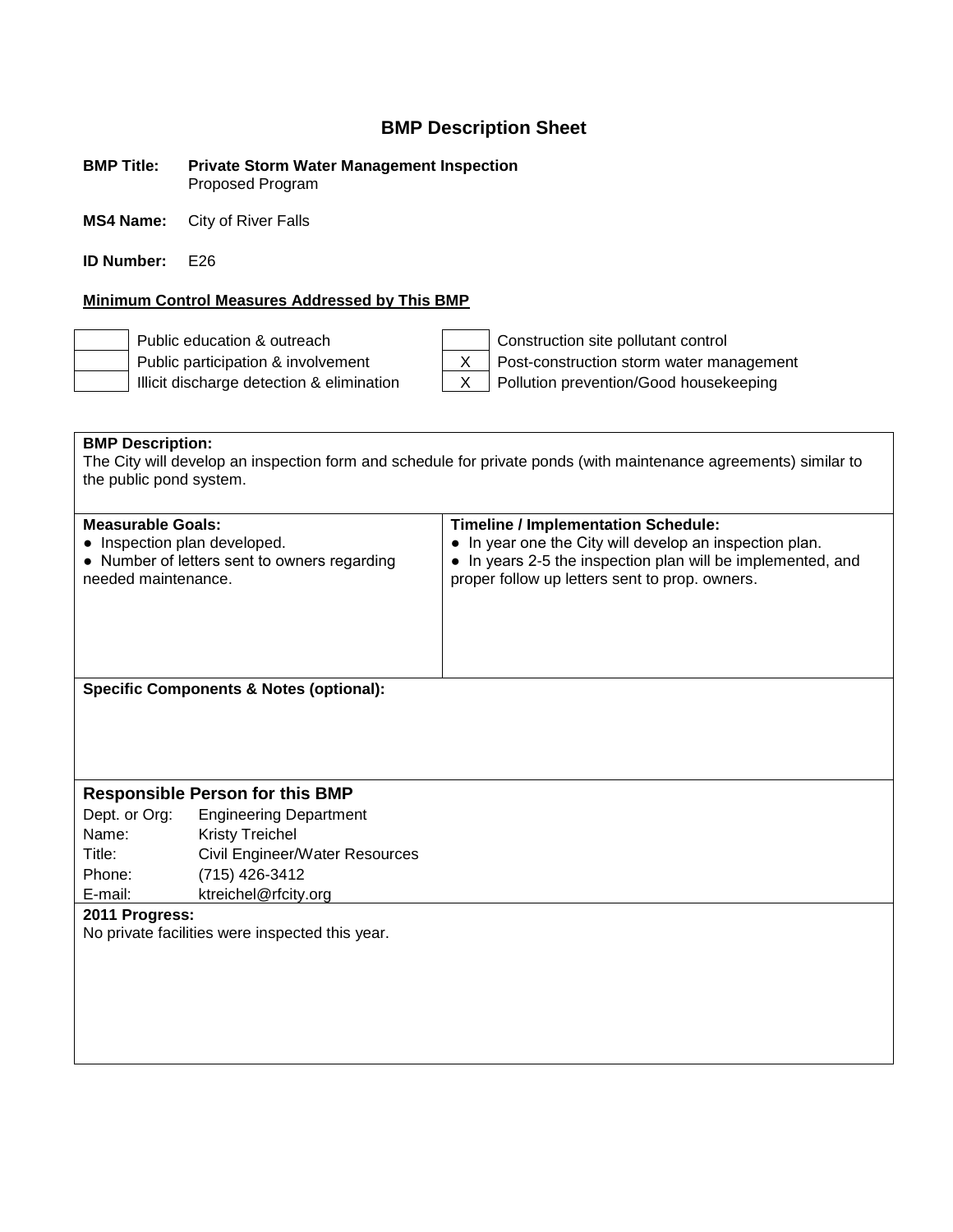#### **BMP Title: Construction Site Waste Control** Proposed Program

**MS4 Name:** City of River Falls

**ID Number:** F27

### **Minimum Control Measures Addressed by This BMP**

Public education & outreach  $\begin{vmatrix} x \\ y \end{vmatrix}$  X  $\begin{vmatrix} 1 \\ 2 \end{vmatrix}$  Construction site pollutant control Public participation & involvement  $\vert$  Post-construction storm water management Illicit discharge detection & elimination  $\vert$  | Pollution prevention/Good housekeeping

**BMP Description:** This will include the development and adoption of a construction site waste control program that will be adopted as policy or incorporated into the Storm Water Management Ordinance.

| <b>Measurable Goals:</b><br>• Construction site waste control program<br>adopted in policy or ordinance. | <b>Timeline / Implementation Schedule:</b><br>• General Permit requirements will be reviewed in Year 1<br>• Proposed program will be submitted within 18 months of the<br>start date<br>• Proposed program will be implemented within 24 months of<br>the start date |
|----------------------------------------------------------------------------------------------------------|----------------------------------------------------------------------------------------------------------------------------------------------------------------------------------------------------------------------------------------------------------------------|
|                                                                                                          |                                                                                                                                                                                                                                                                      |

### **Specific Components & Notes (optional):**

This shall include requirements such as discarded building materials, concrete truck washout, chemicals, litter and sanitary waste, to conform to guidelines in the MS4 general permit.

### **Responsible Person for this BMP**

Dept. or Org: Engineering Department Name: Kristy Treichel Title: Civil Engineer/Water Resources Phone: (715) 426-3412 E-mail: ktreichel@rfcity.org

### **2011 Progress:**

This item was completed in 2007.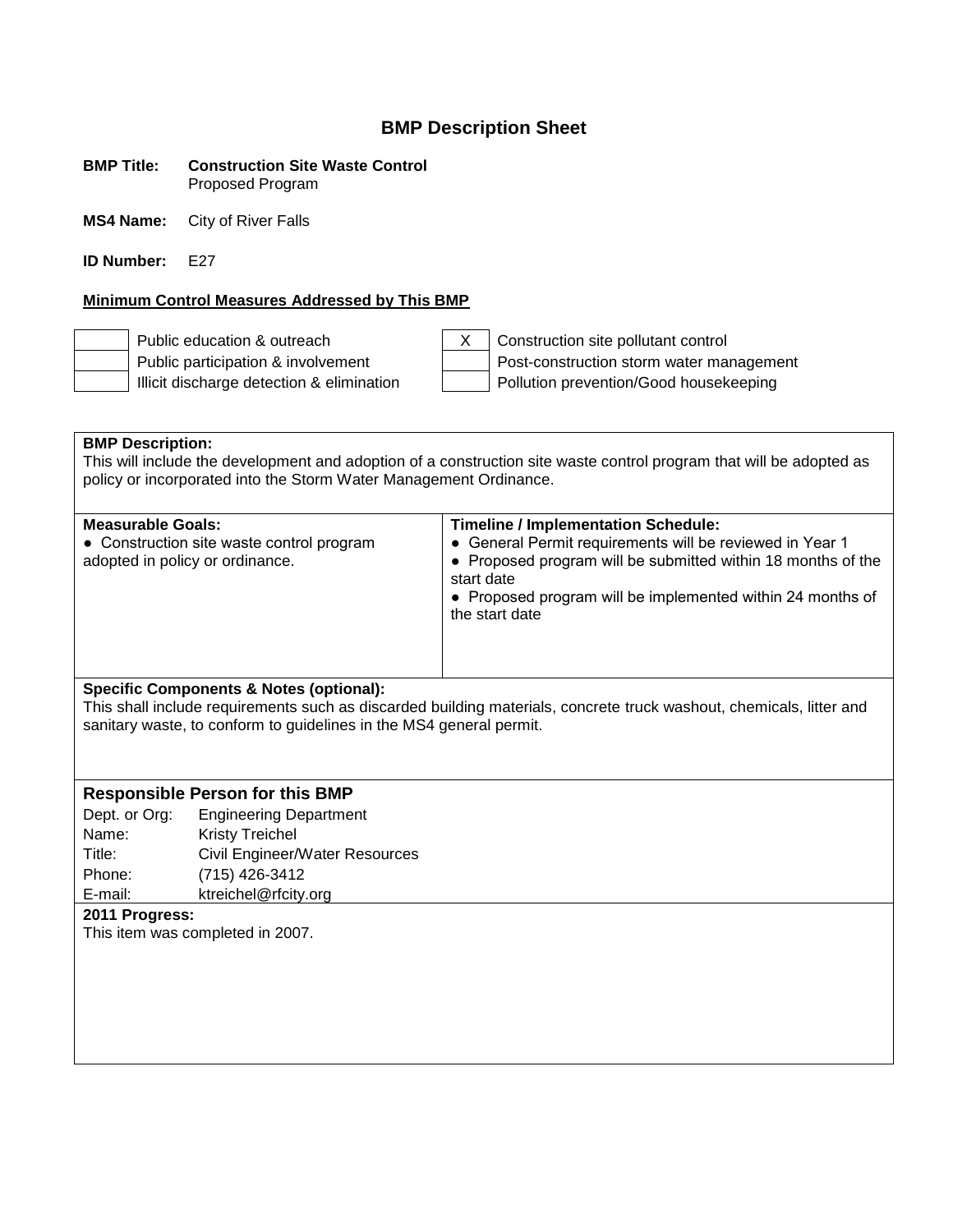### **BMP Title: Storm Water Quality Management** Proposed Program

**MS4 Name:** City of River Falls

**ID Number:** E28

### **Minimum Control Measures Addressed by This BMP**

Public education & outreach Construction site pollutant control

Public participation & involvement<br>
Illicit discharge detection & elimination<br>
Pollution prevention/Good housekeeping Pollution prevention/Good housekeeping

| <b>BMP Description:</b>                                                                                                                                     | control measures will be designed and installed as required to meet permit goals. | City will create WinSLAMM model of entire city. BMP's installed prior to Oct 2004 will be modeled. Additional                                                                                  |
|-------------------------------------------------------------------------------------------------------------------------------------------------------------|-----------------------------------------------------------------------------------|------------------------------------------------------------------------------------------------------------------------------------------------------------------------------------------------|
| <b>Measurable Goals:</b><br>• WinSLAMM model will be completed by July<br>2007.<br>• 20% average annual TSS reduction<br>• 40% average annual TSS reduction |                                                                                   | <b>Timeline / Implementation Schedule:</b><br>• The 20% reduction will be achieved by March 10, 2008 or<br>within 24 months of the start date.<br>• The 40% will be achieved by March 10, 2013 |
|                                                                                                                                                             | <b>Specific Components &amp; Notes (optional):</b>                                |                                                                                                                                                                                                |
|                                                                                                                                                             |                                                                                   |                                                                                                                                                                                                |
|                                                                                                                                                             |                                                                                   |                                                                                                                                                                                                |
|                                                                                                                                                             | <b>Responsible Person for this BMP</b>                                            |                                                                                                                                                                                                |
| Dept. or Org:                                                                                                                                               | <b>Engineering Department</b>                                                     |                                                                                                                                                                                                |
| Name:                                                                                                                                                       | <b>Kristy Treichel</b>                                                            |                                                                                                                                                                                                |
| Title:                                                                                                                                                      | Civil Engineer/Water Resources                                                    |                                                                                                                                                                                                |
| Phone:                                                                                                                                                      | (715) 426-3412                                                                    |                                                                                                                                                                                                |
| E-mail:                                                                                                                                                     | ktreichel@rfcity.org                                                              |                                                                                                                                                                                                |
| 2011 Progress:                                                                                                                                              |                                                                                   |                                                                                                                                                                                                |
|                                                                                                                                                             | This item was completed in 2007.                                                  |                                                                                                                                                                                                |
|                                                                                                                                                             |                                                                                   |                                                                                                                                                                                                |
|                                                                                                                                                             |                                                                                   |                                                                                                                                                                                                |
|                                                                                                                                                             |                                                                                   |                                                                                                                                                                                                |
|                                                                                                                                                             |                                                                                   |                                                                                                                                                                                                |
|                                                                                                                                                             |                                                                                   |                                                                                                                                                                                                |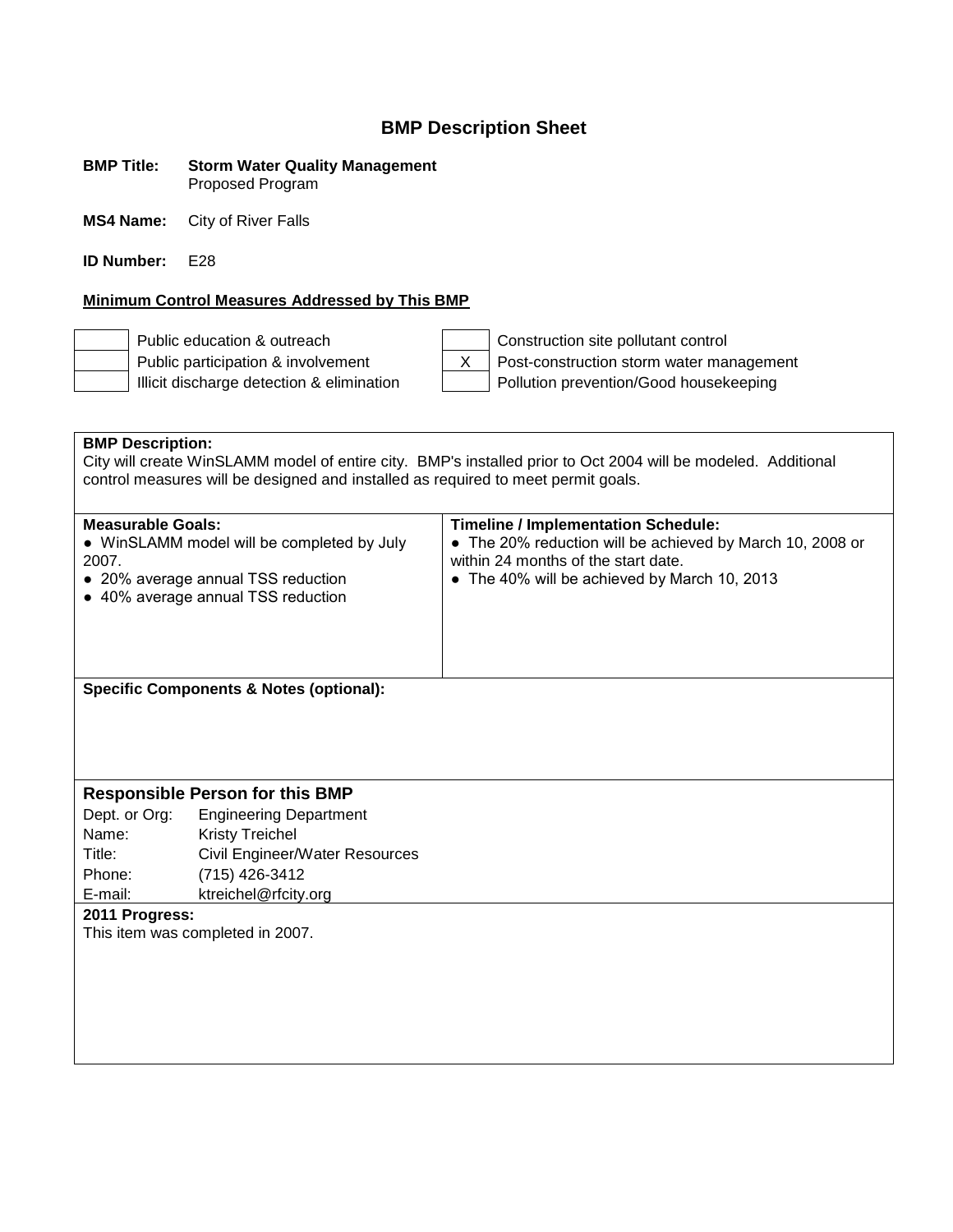**BMP Title: Snow & Ice Control Policy/ Salt Storage Facility** Existing Program

**MS4 Name:** City of River Falls

**ID Number:** PW40

#### **Minimum Control Measures Addressed by This BMP**

X Public education & outreach  $\vert$  | Construction site pollutant control Public participation & involvement Post-construction storm water management Illicit discharge detection & elimination  $\begin{vmatrix} X & \text{Polution} \end{vmatrix}$  Pollution prevention/Good housekeeping

| <b>BMP Description:</b><br>Maintain a well-defined snow & ice control program that is current with new technology and in compliance with the<br>State of WI standards for storage of materials.                                                             |                                                                                                                                                                                                                                                                                                                                                                                                                                                          |  |
|-------------------------------------------------------------------------------------------------------------------------------------------------------------------------------------------------------------------------------------------------------------|----------------------------------------------------------------------------------------------------------------------------------------------------------------------------------------------------------------------------------------------------------------------------------------------------------------------------------------------------------------------------------------------------------------------------------------------------------|--|
| <b>Measurable Goals:</b><br>• Number of plow units calibrated for applying de-<br>icing materials.<br>• Number of plow operators trained in proper<br>application rates and handling of materials<br>• Amount of salt and sand applied to street<br>system. | <b>Timeline / Implementation Schedule:</b><br>• Years 1 & 2 - Review existing policy for snow & ice control<br>including salt/sand application rates.<br>• Plow units will be calibrated by November 1st each starting<br>in year 2 through 5.<br>• Operators trained by November 1st each year starting in<br>year 2 through 5.<br>• Annual total of salt and sand applied will be computed to<br>December 31st each year starting in year 2 through 5. |  |

**Specific Components & Notes (optional):**

### **Responsible Person for this BMP**

Dept. or Org: Public Works Name: Terry Kusilek Title: Street Supervisor Phone: (715) 426-3481 E-mail: tkusilek@rfcity.org

### **2011 Progress:**

Jan - Dec 2011: Salt 730 Tons; Salt Brine 12,655 Gallons; No Salt Sand was used; Mg Cl 600 Gallons. These numbers include what the City crews, our contracted snow plowing and the School District applies to their parking lots.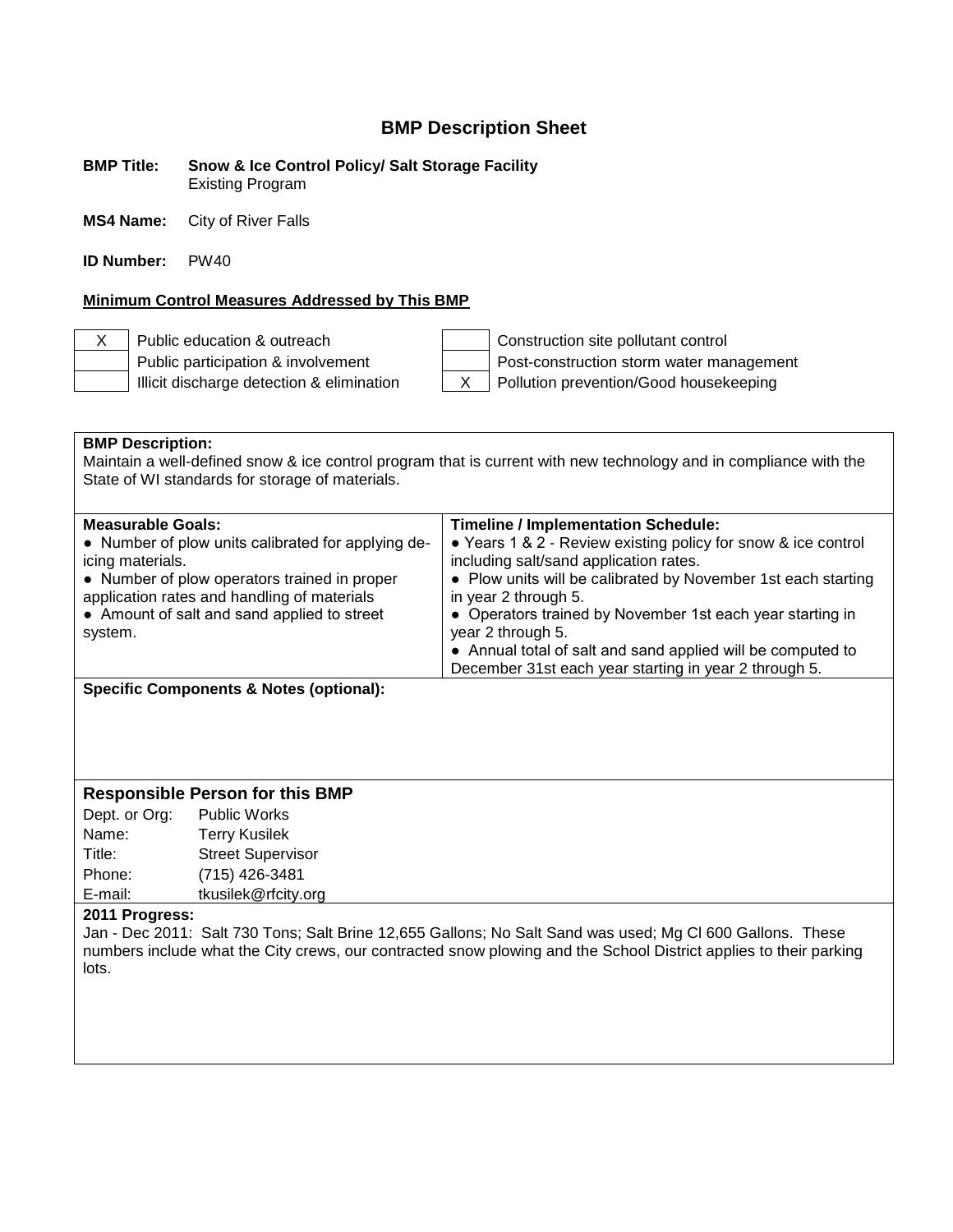#### **BMP Title: City Fleet Maintenance** Proposed Program

**MS4 Name:** City of River Falls

**ID Number:** PW41

### **Minimum Control Measures Addressed by This BMP**

Public education & outreach Construction site pollutant control Public participation & involvement  $\vert$  Post-construction storm water management Illicit discharge detection & elimination  $\begin{array}{|c|c|c|c|c|c|c|c|c|} \hline \end{array}$  Pollution prevention/Good housekeeping

### **BMP Description:** Develop and implement a program to target the inspection & maintenance of the City fleet to minimize storm water impacts. Focusing on leak detection and vehicle cleaning. The City is developing a formal preventative maintenance "PM" program and written procedures for operator level services. **Measurable Goals: Timeline / Implementation Schedule:** • Complete PM program for all classes of wheeled vehicles. evaluate oil recycling program. ● Implement operator level maintenance on all wheeled vehicles. ● Number of vehicles/equipment in City fleet ● Year 1 & 2 - Develop PM program and written procedures for operator level services & oil recycling program. • Program in-place by June 1, 2007 and reviewed annually. • Number of vehicles/equipment in City fleet will be adjusted January 1st of each year starting in year 1 through 5. **Specific Components & Notes (optional):**

### **Responsible Person for this BMP**

Dept. or Org: Public Works Name: Terry Kusilek Title: Street Supervisor Phone: (715) 426-3481 E-mail: tkusilek@rfcity.org

### **2011 Progress:**

96 units in City fleet - includes vehicles and equipment assigned to police, fire, ambulance, public works, sewer, water, electric and administration.

Note: this number is lower than other years because we re-evaluated what should be included on the list.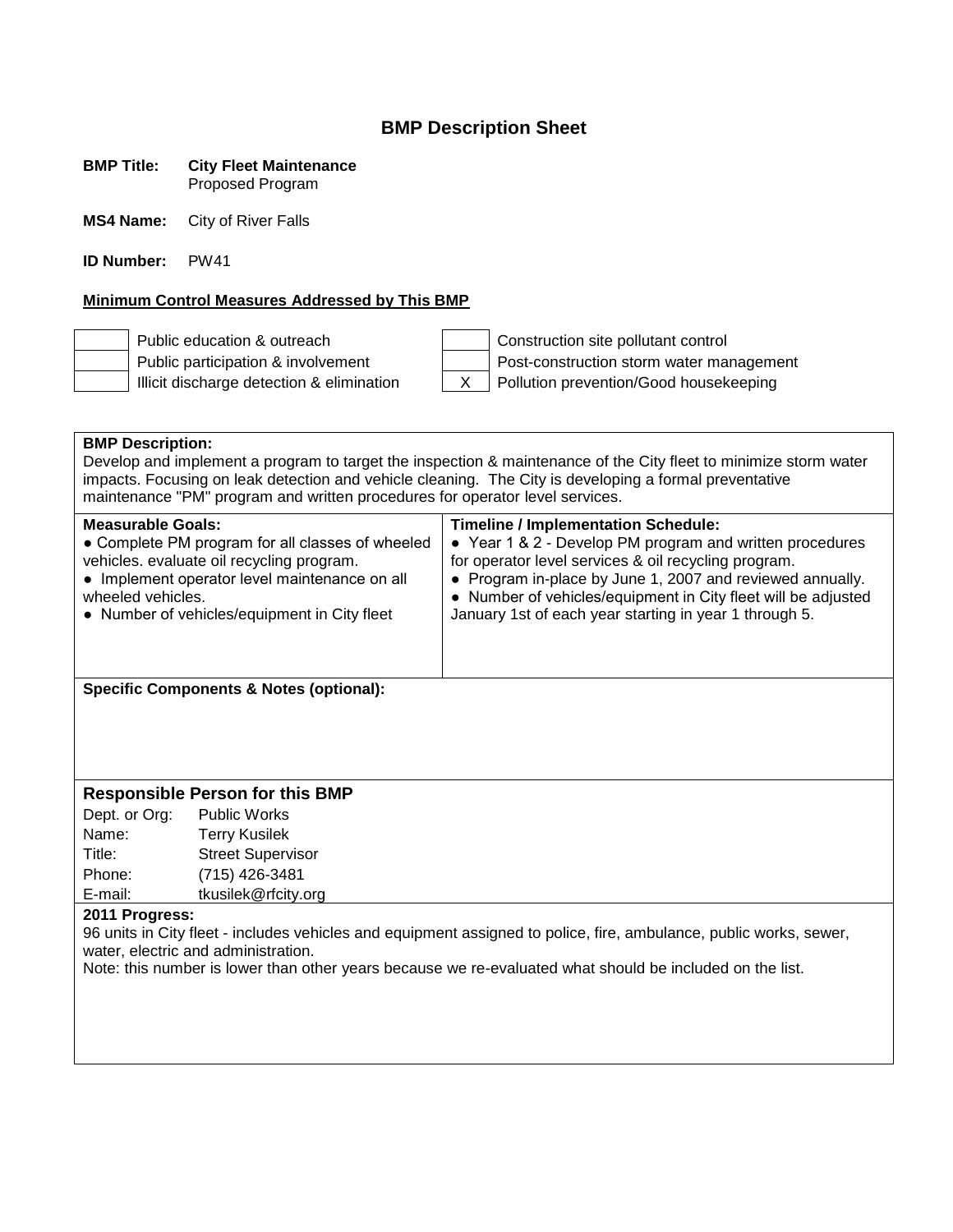#### **BMP Title: Fleet Maintenance Training** Proposed Program

**MS4 Name:** City of River Falls

**ID Number:** PW42

### **Minimum Control Measures Addressed by This BMP**

Illicit discharge detection & elimination X Pollution prevention/Good housekeeping

X Public education & outreach Construction site pollutant control Public participation & involvement  $\vert$  Post-construction storm water management

**BMP Description:** Train and educate operators on general fleet maintenance and the preventative maintenance program (PM program). This again will focus on leak detection and vehicle cleaning. **Measurable Goals: Timeline / Implementation Schedule:** ● Develop fleet maintenance training program ● Number of employees trained. ● Years 1 & 2 - Develop training program & evaluation process. Implement program years 3 through 5. ● Years 3 through 5 - document number of employees trained. **Specific Components & Notes (optional): Responsible Person for this BMP** Dept. or Org: Public Works Name: Terry Kusilek Title: Street Supervisor Phone: (715) 426-3481 E-mail: tkusilek@rfcity.org **2011 Progress:** 12 employees were trained in the fleet maintenance program in 2011.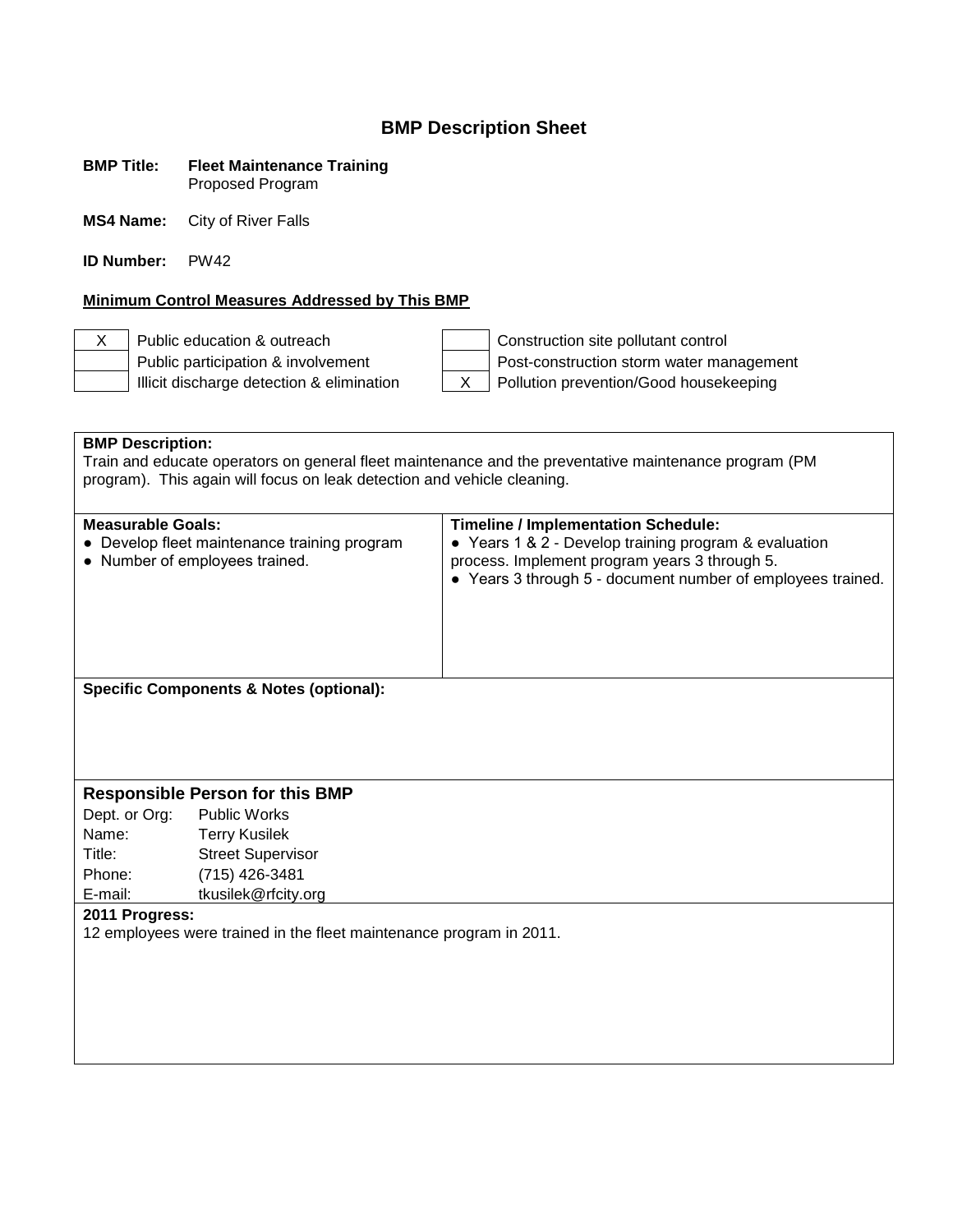**BMP Title: Oil Recycling** Existing Program

**MS4 Name:** City of River Falls

**ID Number:** PW43

### **Minimum Control Measures Addressed by This BMP**

Public education & outreach Construction site pollutant control Public participation & involvement  $\parallel$  | Post-construction storm water management Illicit discharge detection & elimination  $\begin{vmatrix} x \\ y \end{vmatrix}$  Pollution prevention/Good housekeeping

**BMP Description:** A used oil recycling program is currently in place. The oil barrel is located at the compost site and is available for residents during compost site hours.

| <b>Measurable Goals:</b>             |                                                    | <b>Timeline / Implementation Schedule:</b>                                                                            |
|--------------------------------------|----------------------------------------------------|-----------------------------------------------------------------------------------------------------------------------|
| • Number of gallons of oil recycled. |                                                    | • Annual total of gallons of recycled oil - computed to                                                               |
|                                      |                                                    | December 31st each year                                                                                               |
|                                      |                                                    |                                                                                                                       |
|                                      |                                                    |                                                                                                                       |
|                                      |                                                    |                                                                                                                       |
|                                      |                                                    |                                                                                                                       |
|                                      |                                                    |                                                                                                                       |
|                                      | <b>Specific Components &amp; Notes (optional):</b> |                                                                                                                       |
|                                      |                                                    |                                                                                                                       |
|                                      |                                                    |                                                                                                                       |
|                                      |                                                    |                                                                                                                       |
|                                      |                                                    |                                                                                                                       |
|                                      | <b>Responsible Person for this BMP</b>             |                                                                                                                       |
| Dept. or Org:                        | Public Works                                       |                                                                                                                       |
| Name:                                | <b>Terry Kusilek</b>                               |                                                                                                                       |
| Title:                               | <b>Street Supervisor</b>                           |                                                                                                                       |
| Phone:                               | (715) 426-3481                                     |                                                                                                                       |
| E-mail:                              | tkusilek@rfcity.org                                |                                                                                                                       |
| 2011 Progress:                       |                                                    |                                                                                                                       |
|                                      |                                                    | The City is no longer offering oil recycling directly as many local businesses collect oil free of charge and offer a |
|                                      | larger range of hours than we could provide.       |                                                                                                                       |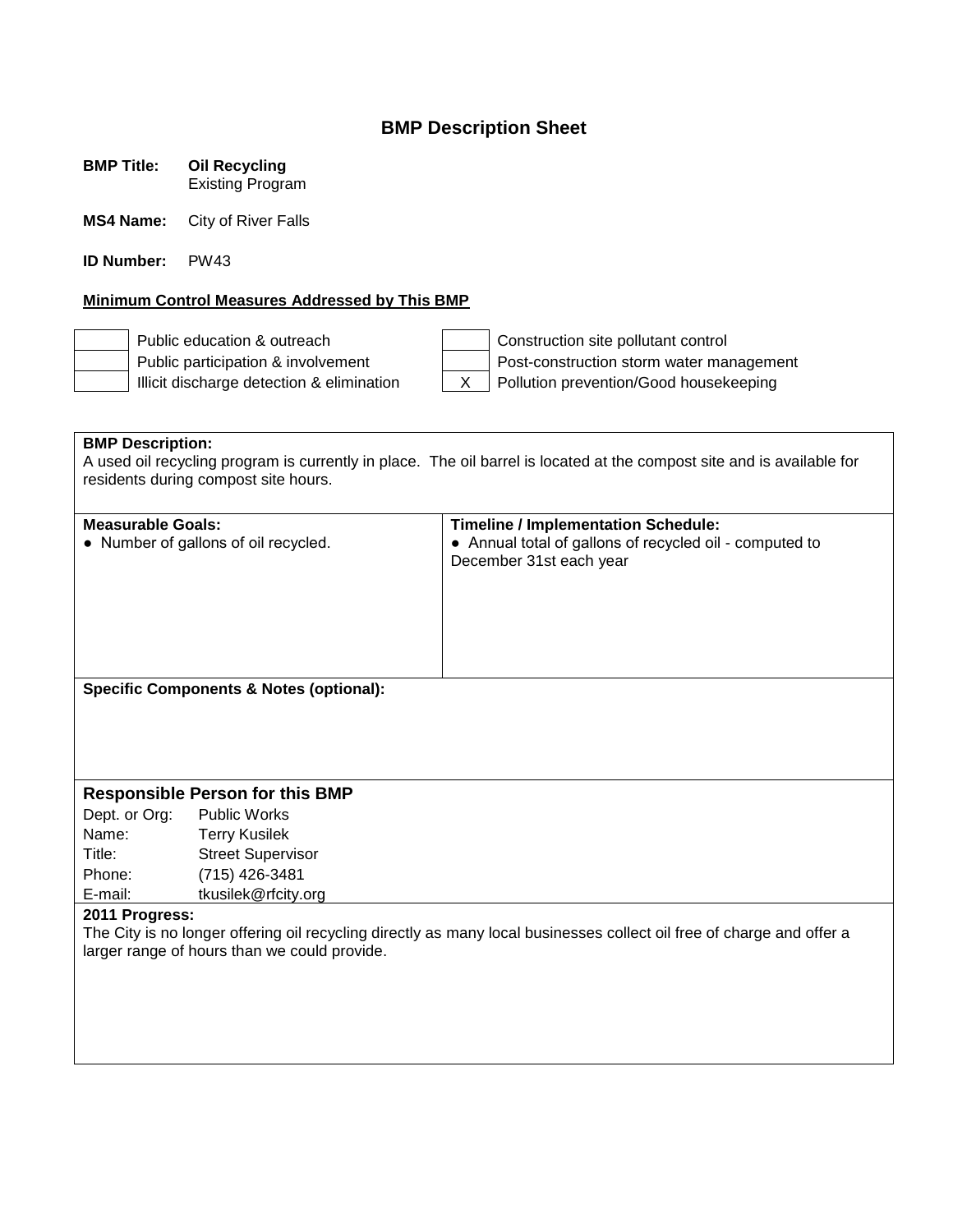#### **BMP Title: Street & Parking Lot Sweeping** Existing Program

**MS4 Name:** City of River Falls

**ID Number:** PW44

### **Minimum Control Measures Addressed by This BMP**

Public education & outreach Public participation & involvement Illicit discharge detection & elimination

| Construction site pollutant control        |
|--------------------------------------------|
| Post-construction storm water management   |
| X   Pollution prevention/Good housekeeping |
|                                            |

**BMP Description:** The City has an annual sweeping program. This BMP will be reviewed and studied for effectiveness and the need for additional sweeping.

| <b>Measurable Goals:</b>                                                                                                                                                                 | <b>Timeline / Implementation Schedule:</b>                                                                                                                                                                                                                                                                                                                                                                                                      |  |
|------------------------------------------------------------------------------------------------------------------------------------------------------------------------------------------|-------------------------------------------------------------------------------------------------------------------------------------------------------------------------------------------------------------------------------------------------------------------------------------------------------------------------------------------------------------------------------------------------------------------------------------------------|--|
| • Complete study of need for additional sweeping<br>in conjunction with the WinSLAMM modeling.<br>• Number of times streets & lots swept annually<br>• Cubic yards of material swept up. | • By the end of year 2 - complete review of sweeping program<br>and revise as needed in conjunction with the WinSLAMM<br>model.<br>• By the end of year 5 - complete the study of the need for<br>additional sweeping and revise program accordingly<br>• Annually- Record the number of times streets & lots are<br>swept starting in year 2 through 5.<br>• Annually- Record the amount of material swept up starting<br>in year 2 through 5. |  |

**Specific Components & Notes (optional):**

### **Responsible Person for this BMP**

Dept. or Org: Public Works Name: Terry Kusilek Title: Street Supervisor Phone: (715) 426-3481 E-mail: tkusilek@rfcity.org

#### **2011 Progress:**

January-December 2011: Dry Leaves: 2804 CY Wet Leaves: 194 CY Sand: 112 CY Garbage: 43 CY Tree buds/grass: 6 cy Pea Rock: 123 cy  $TOTAL = 3282 CY$ 

\*Parking lots were swept once in 2011 (City Hall parking lot is swept weekly, and downtown parking lots are swept 4x per year). The newer sections of town were swept 2 times (spring and fall). The older sections of town, with larger tree growth were swept approximately 4-5 times.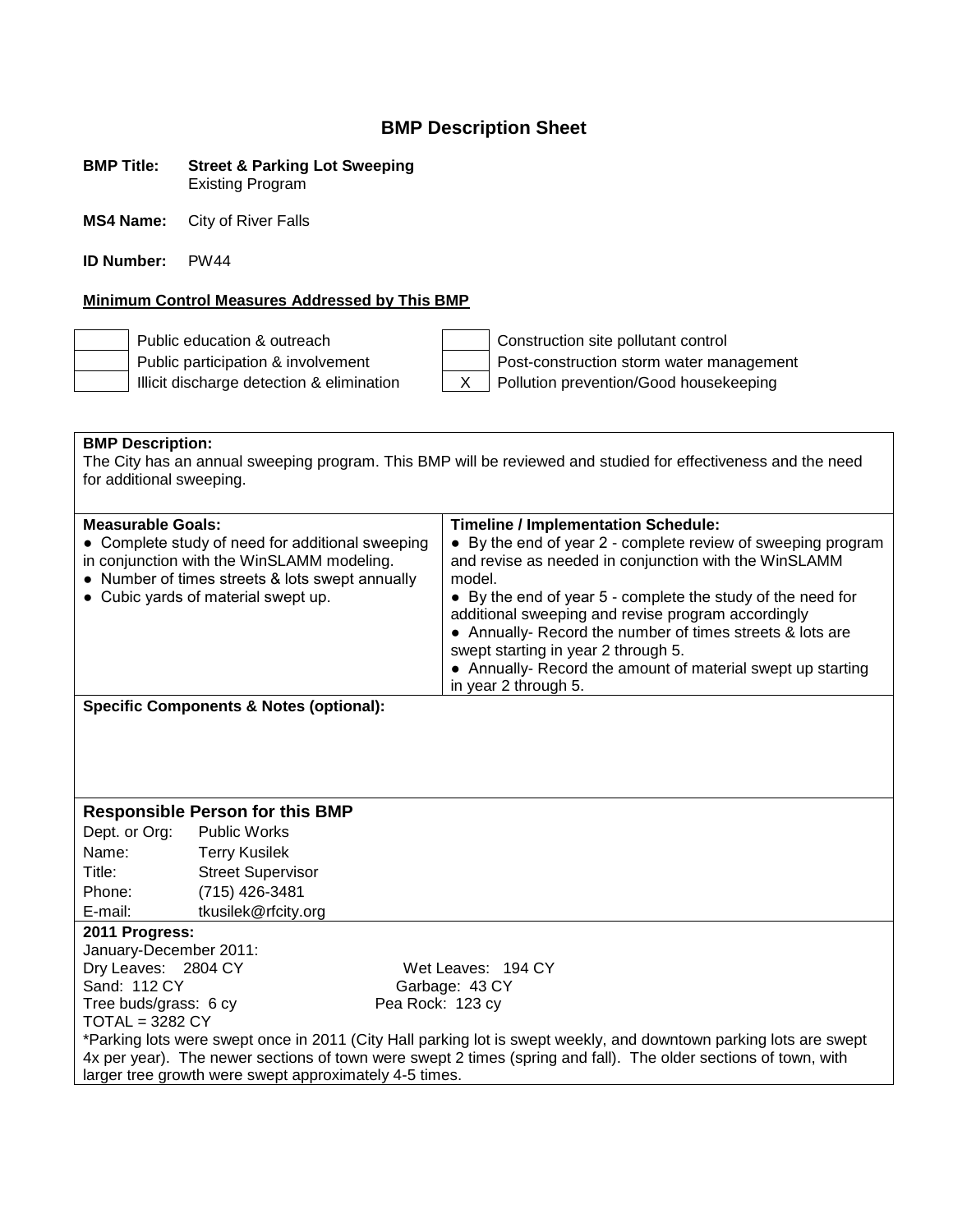**BMP Title: Compost/Wood Chip Recycling Program** Existing Program

**MS4 Name:** City of River Falls

**ID Number:** PW45

### **Minimum Control Measures Addressed by This BMP**

| Public education & outreach               | Construction site pollutant control      |
|-------------------------------------------|------------------------------------------|
| Public participation & involvement        | Post-construction storm water management |
| Illicit discharge detection & elimination | Pollution prevention/Good housekeeping   |

**BMP Description:** Review current compost site recycling operation for effectiveness and impact on storm drainage system. Amend as necessary.

| <b>Measurable Goals:</b><br><b>Timeline / Implementation Schedule:</b><br>• Cubic yards of composted material collected.<br>• Amount of composted material collected will be annually<br>• Cubic yards of brush/trees collected<br>computed - year 1 through 5.<br>• Cubic yards of topsoil produced<br>• Amount of brush/trees collected will be annually computed -<br>• Cubic yards of wood chips produced.<br>Year 1 through year 5<br>• Amount of topsoil produced will be annually computed -<br>Year 1 through year 5<br>• Amount of wood chips produced will be annually computed - |
|---------------------------------------------------------------------------------------------------------------------------------------------------------------------------------------------------------------------------------------------------------------------------------------------------------------------------------------------------------------------------------------------------------------------------------------------------------------------------------------------------------------------------------------------------------------------------------------------|
| Year 1 through year 5                                                                                                                                                                                                                                                                                                                                                                                                                                                                                                                                                                       |

**Specific Components & Notes (optional):**

### **Responsible Person for this BMP**

Dept. or Org: Public Works Name: Terry Kusilek Title: Street Supervisor Phone: (715) 426-3481 E-mail: tkusilek@rfcity.org

### **2011 Progress:**

Composted Material Collected: 3843 CY Brush/Trees Collected: 10,000 CY

Top Soil/Compost Produced: 400 CY

Wood Chips Produced: 10,250 CY

Note: 600 CY of wood chips were left at teh compost site for residents to use, the remaining were sent to St. Paul, MN via Environmental Wood Products for use in the bio-generators producing heat/cooling for numerous downtown St. Paul buildings.

Remaining brush and leaves were taken by a local excavating company who plans to compost it and use for infiltration ponds.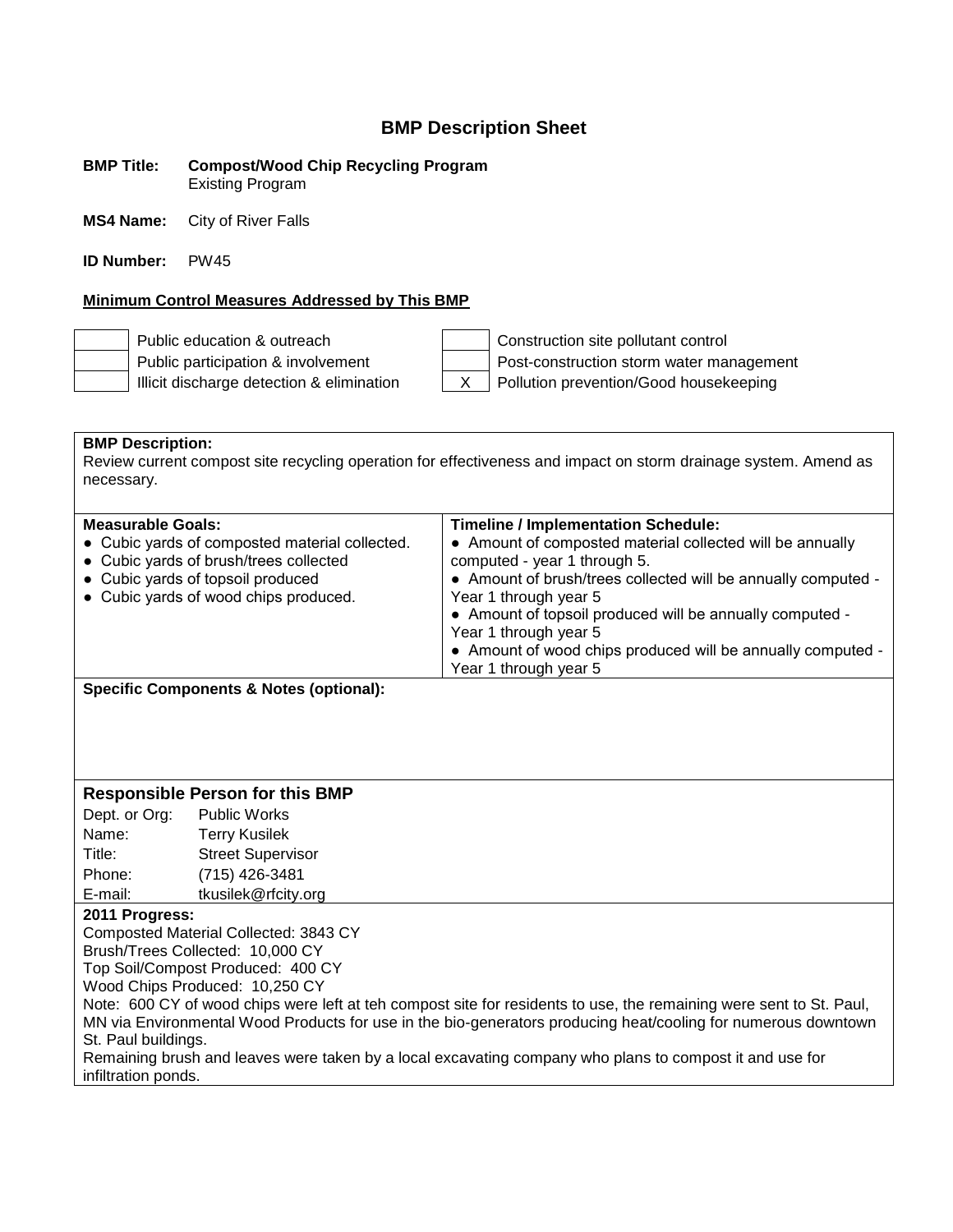#### **BMP Title: Storm Sewer Inspection and Maintenance** Proposed Program

**MS4 Name:** City of River Falls

**ID Number:** PW46

### **Minimum Control Measures Addressed by This BMP**

Public education & outreach Construction site pollutant control Public participation & involvement Post-construction storm water management Illicit discharge detection & elimination  $\begin{vmatrix} x \\ y \end{vmatrix}$  Pollution prevention/Good housekeeping

| <b>BMP Description:</b>                                                                                         |                                                                        |                                                            |  |  |  |
|-----------------------------------------------------------------------------------------------------------------|------------------------------------------------------------------------|------------------------------------------------------------|--|--|--|
| Develop a written inspection and maintenance policy/procedure                                                   |                                                                        |                                                            |  |  |  |
|                                                                                                                 |                                                                        |                                                            |  |  |  |
|                                                                                                                 |                                                                        |                                                            |  |  |  |
|                                                                                                                 | <b>Measurable Goals:</b><br><b>Timeline / Implementation Schedule:</b> |                                                            |  |  |  |
| • Compose a written annual inspection &                                                                         |                                                                        | • The number of storm structures to be inspected shall be  |  |  |  |
| maintenance policy                                                                                              |                                                                        | determined by December, 2007                               |  |  |  |
|                                                                                                                 | • Number of storm sewer structures inspected                           | • A written policy will be completed by December, 2007     |  |  |  |
| annually                                                                                                        |                                                                        | • Record number of structures inspected annually beginning |  |  |  |
|                                                                                                                 |                                                                        | with year 2 through year 5.                                |  |  |  |
|                                                                                                                 |                                                                        |                                                            |  |  |  |
|                                                                                                                 |                                                                        |                                                            |  |  |  |
|                                                                                                                 |                                                                        |                                                            |  |  |  |
|                                                                                                                 | <b>Specific Components &amp; Notes (optional):</b>                     |                                                            |  |  |  |
|                                                                                                                 |                                                                        |                                                            |  |  |  |
|                                                                                                                 |                                                                        |                                                            |  |  |  |
|                                                                                                                 |                                                                        |                                                            |  |  |  |
|                                                                                                                 |                                                                        |                                                            |  |  |  |
|                                                                                                                 | <b>Responsible Person for this BMP</b>                                 |                                                            |  |  |  |
| Dept. or Org: Public Works                                                                                      |                                                                        |                                                            |  |  |  |
| Name:                                                                                                           | <b>Terry Kusilek</b>                                                   |                                                            |  |  |  |
| Title:                                                                                                          | <b>Street Supervisor</b>                                               |                                                            |  |  |  |
| Phone:                                                                                                          | (715) 426-3481                                                         |                                                            |  |  |  |
| E-mail:                                                                                                         | tkusilek@rfcity.org                                                    |                                                            |  |  |  |
| 2011 Progress:                                                                                                  |                                                                        |                                                            |  |  |  |
| 518 of 2846 City and University owned/maintaned structures were inspected in 2011. This is approximately 18%.   |                                                                        |                                                            |  |  |  |
| Due to lack of available staff time, we did not complete a full inspection of the system this permit cycle; 536 |                                                                        |                                                            |  |  |  |
| structures remain to be inspected.                                                                              |                                                                        |                                                            |  |  |  |
|                                                                                                                 |                                                                        |                                                            |  |  |  |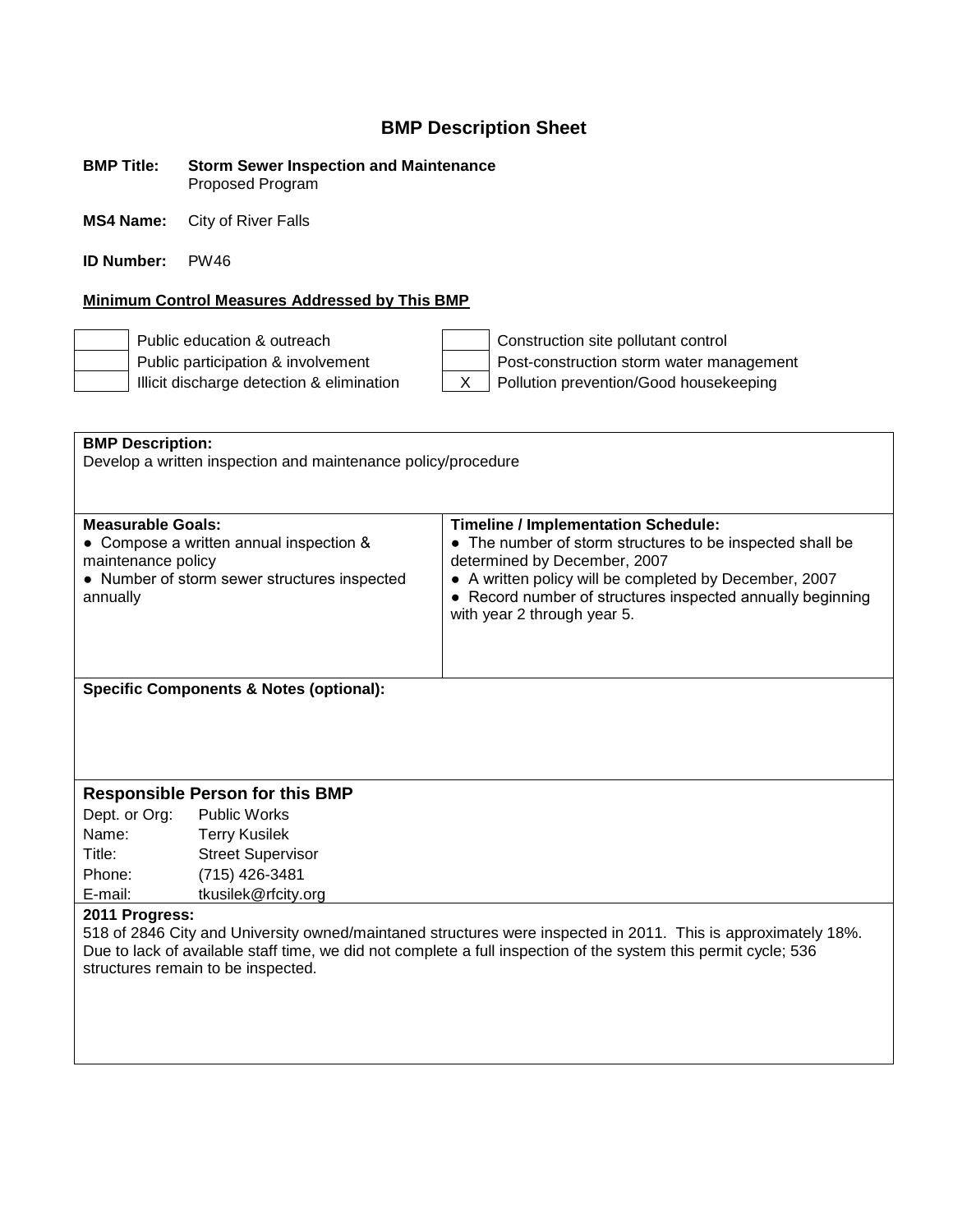#### **BMP Title: Fertilizer/Pesticide/Herbicide Application Practices on City Property** Proposed Program

**MS4 Name:** City of River Falls

**ID Number:** PW47

### **Minimum Control Measures Addressed by This BMP**

Public education & outreach Construction site pollutant control Public participation & involvement  $\vert$  Post-construction storm water management Illicit discharge detection & elimination X Pollution prevention/Good housekeeping

**BMP Description:** Develop written and clearly defined application practices for treatment of City owned properties. Develop a City wide fertilizer application ordinance. **Measurable Goals: Timeline / Implementation Schedule:** • Review current practices for City properties and develop a written policy. ● Years 1 & 2 - Review current practice & develop written policy. Implement policy year 3 - 5. **Specific Components & Notes (optional): Responsible Person for this BMP** Dept. or Org: Public Works Name: Terry Kusilek Title: Street Supervisor Phone: (715) 426-3481 E-mail: tkusilek@rfcity.org **2011 Progress:** No soil tests were done this year. Fertilizing only occurred at City Hall, the Library, Veterans Park and Ostness Park. Remaining City properties were unfertilized.